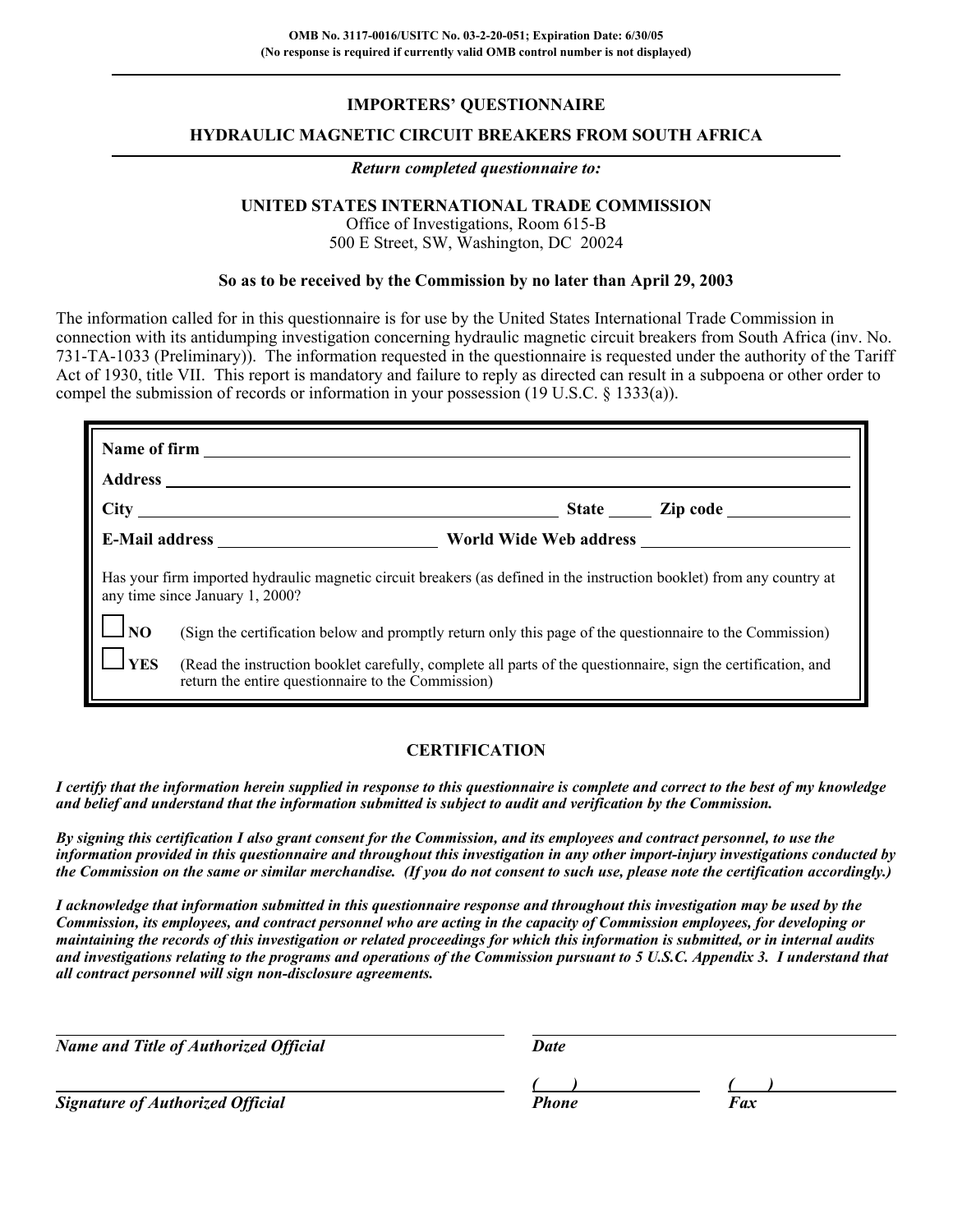## **PART I.**–**GENERAL QUESTIONS**

The questions in this questionnaire have been reviewed with market participants to ensure that issues of concern are adequately addressed and that data requests are sufficient, meaningful, and as limited as possible. Public reporting burden for this questionnaire is estimated to average 20 hours per response, including the time for reviewing instructions, searching existing data sources, gathering the data needed, and completing and reviewing the questionnaire. Send comments regarding the accuracy of this burden estimate or any other aspect of this collection of information, including suggestions for reducing the burden, to the Office of Investigations, U.S. International Trade Commission, 500 E Street, SW, Washington, DC 20436.

I-1. Please report below the actual number of hours required and the cost to your firm of preparing the reply to this questionnaire and completing the form.

|           | hours                              | dollars                                                                                                                                                                                                                                                                                    |                               |
|-----------|------------------------------------|--------------------------------------------------------------------------------------------------------------------------------------------------------------------------------------------------------------------------------------------------------------------------------------------|-------------------------------|
|           | stock exchange and trading symbol. | Provide the name and address of establishment(s) covered by this questionnaire (see page 3 of the<br>instruction booklet for reporting guidelines). If your firm is publicly traded, please specify the                                                                                    |                               |
|           |                                    |                                                                                                                                                                                                                                                                                            |                               |
| $\log$    |                                    | Is your firm owned, in whole or in part, by any other firm?<br>$\Box$ Yes-List the following information.                                                                                                                                                                                  |                               |
| Firm name |                                    | Address                                                                                                                                                                                                                                                                                    | <b>Extent of</b><br>ownership |
|           |                                    |                                                                                                                                                                                                                                                                                            |                               |
| States?   |                                    | Does your firm have any related firms, either domestic or foreign, which are engaged in<br>importing hydraulic magnetic circuit breakers from South Africa into the United States or which<br>are engaged in exporting hydraulic magnetic circuit breakers from South Africa to the United |                               |
| $\log$    |                                    | Yes-List the following information.                                                                                                                                                                                                                                                        |                               |
| Firm name |                                    | <b>Address</b>                                                                                                                                                                                                                                                                             | Affiliation                   |
|           |                                    |                                                                                                                                                                                                                                                                                            |                               |
|           |                                    |                                                                                                                                                                                                                                                                                            |                               |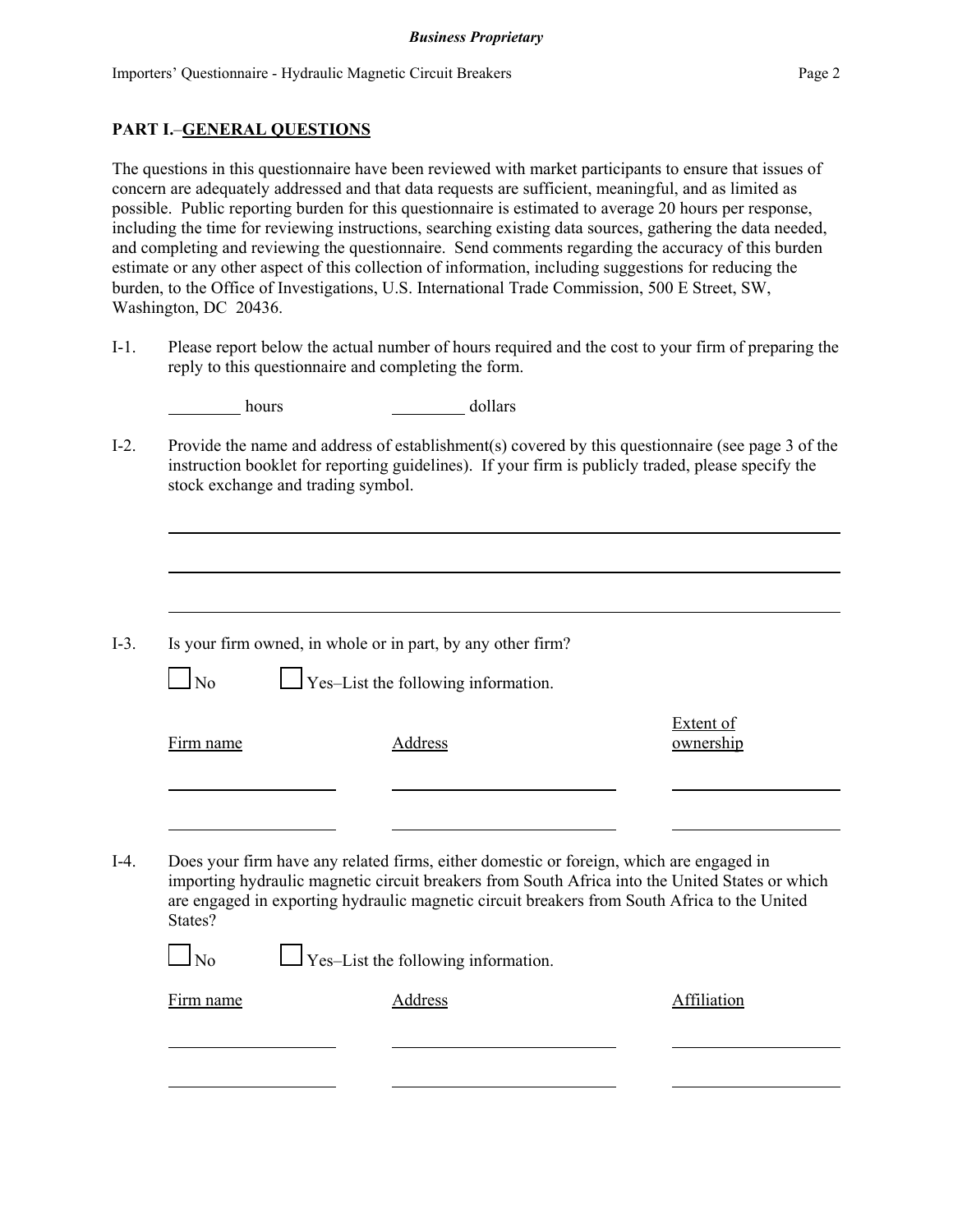# **PART I.**–**GENERAL QUESTIONS**–*Continued*

| $I-5$ . | Does your firm have any related firms, either domestic or foreign, which are engaged in the<br>production of hydraulic magnetic circuit breakers?                                                            |                |                                        |             |  |  |
|---------|--------------------------------------------------------------------------------------------------------------------------------------------------------------------------------------------------------------|----------------|----------------------------------------|-------------|--|--|
|         | Yes-List the following information.<br>N <sub>0</sub>                                                                                                                                                        |                |                                        |             |  |  |
|         | Firm name                                                                                                                                                                                                    | <b>Address</b> |                                        | Affiliation |  |  |
|         |                                                                                                                                                                                                              |                |                                        |             |  |  |
| $I-6.$  | Please indicate the nature of your firm's importing operations on hydraulic magnetic circuit<br>breakers. More than one answer may be applicable.                                                            |                |                                        |             |  |  |
|         | Importer of record                                                                                                                                                                                           |                | Takes title to the imported product(s) |             |  |  |
|         | Consignee of the imported product(s)                                                                                                                                                                         |                | Customs broker or freight forwarder    |             |  |  |
| $I-7.$  | If your firm is an importer of record of hydraulic magnetic circuit breakers but is not the<br>consignee, please list the consignees below (company name, address, telephone, and individual to<br>contact). |                |                                        |             |  |  |
| $I-8.$  | Please indicate whether your firm enters hydraulic magnetic circuit breakers into, or withdraws<br>such merchandise from, foreign trade zones or bonded warehouses.<br>$\overline{N}$<br>Foreign trade zones | Yes            |                                        |             |  |  |
|         | $\overline{N}$<br>Bonded warehouses                                                                                                                                                                          | Yes            |                                        |             |  |  |
| $I-9.$  | Please indicate whether your firm imports hydraulic magnetic circuit breakers under the TIB<br>(temporary importation under bond) program.                                                                   |                |                                        |             |  |  |
|         | No<br>Yes                                                                                                                                                                                                    |                |                                        |             |  |  |
| $I-10.$ | To your knowledge, have the products subject to this investigation been the subject of any other<br>import relief investigations in the United States or in any other countries?                             |                |                                        |             |  |  |
|         | N <sub>o</sub>                                                                                                                                                                                               |                | Yes-Please specify.                    |             |  |  |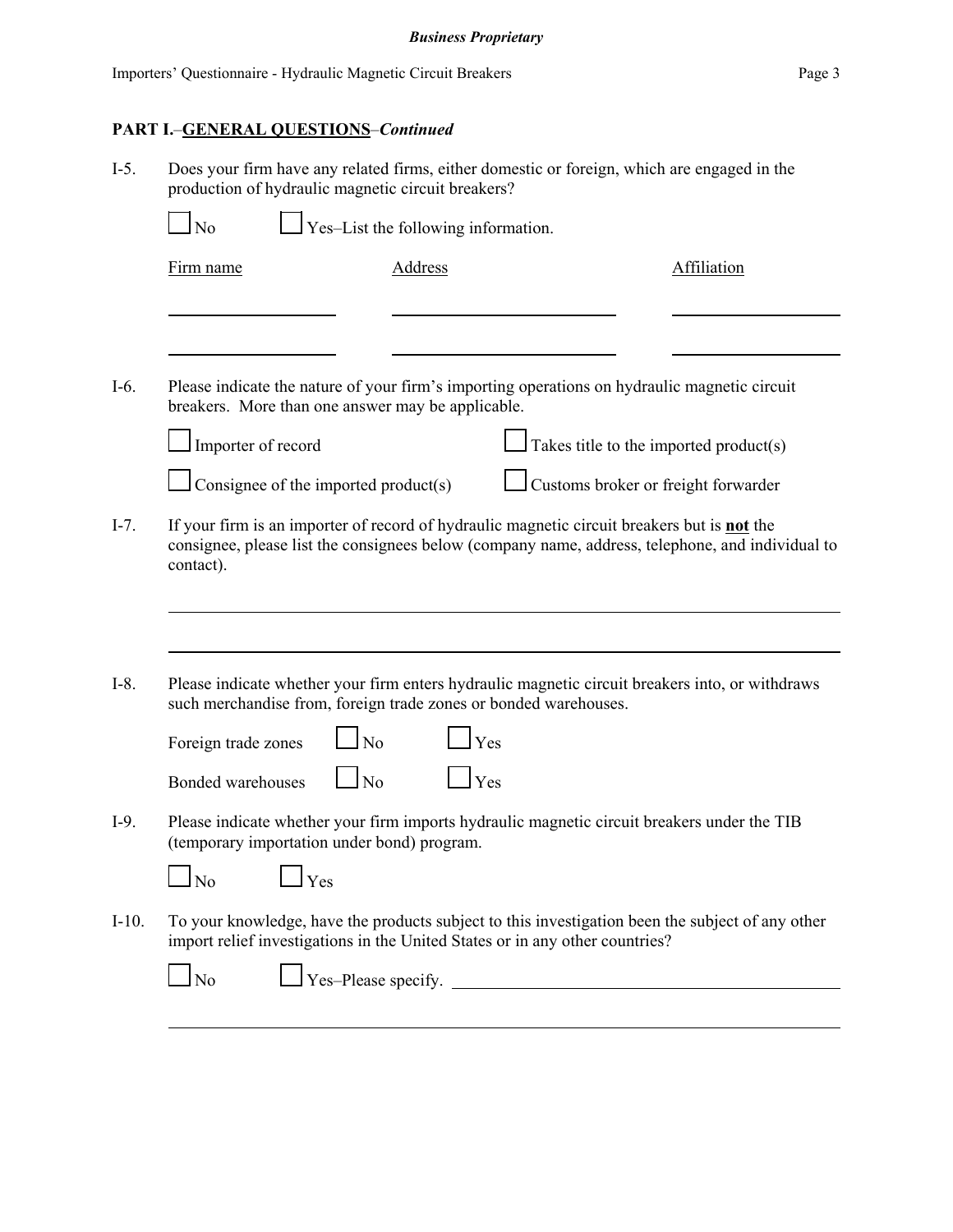# **PART II.**–**TRADE AND RELATED INFORMATION**

Further information on this part of the questionnaire can be obtained from Fred Ruggles (202-205-3187; e-mail: fruggles@usitc.gov). **Supply all data requested on a calendar-year basis.**

II-1. Who should be contacted regarding the requested trade and related information?

|         | Company contact: |                                                                                                                                                                                                                                                                                                                                                                                                                                           |                |  |
|---------|------------------|-------------------------------------------------------------------------------------------------------------------------------------------------------------------------------------------------------------------------------------------------------------------------------------------------------------------------------------------------------------------------------------------------------------------------------------------|----------------|--|
|         |                  | Name and title                                                                                                                                                                                                                                                                                                                                                                                                                            |                |  |
|         |                  | Phone No.                                                                                                                                                                                                                                                                                                                                                                                                                                 | E-mail address |  |
| $II-2.$ | N <sub>0</sub>   | Has your firm experienced any plant openings, relocations, expansions, acquisitions,<br>consolidations, closures, or prolonged shutdowns because of strikes or equipment failure, or any<br>other change in the character of your operations or organization relating to the importation of<br>hydraulic magnetic circuit breakers since January 1, 2000?<br>Yes-Supply details as to the time, nature, and significance of such changes. |                |  |
|         |                  |                                                                                                                                                                                                                                                                                                                                                                                                                                           |                |  |
| $II-3.$ | $\log$           | Has your firm imported or arranged for the importation of hydraulic magnetic circuit breakers<br>from South Africa for delivery after March 31, 2003?<br>Yes-Indicate when such orders are to be delivered and the quantities involved.                                                                                                                                                                                                   |                |  |
|         |                  |                                                                                                                                                                                                                                                                                                                                                                                                                                           |                |  |
| $II-4.$ | elaborate.       | If your firm also produces hydraulic magnetic circuit breakers in the United States, please<br>indicate your reasons for importing this product. If your reasons differ by source, please                                                                                                                                                                                                                                                 |                |  |
|         |                  |                                                                                                                                                                                                                                                                                                                                                                                                                                           |                |  |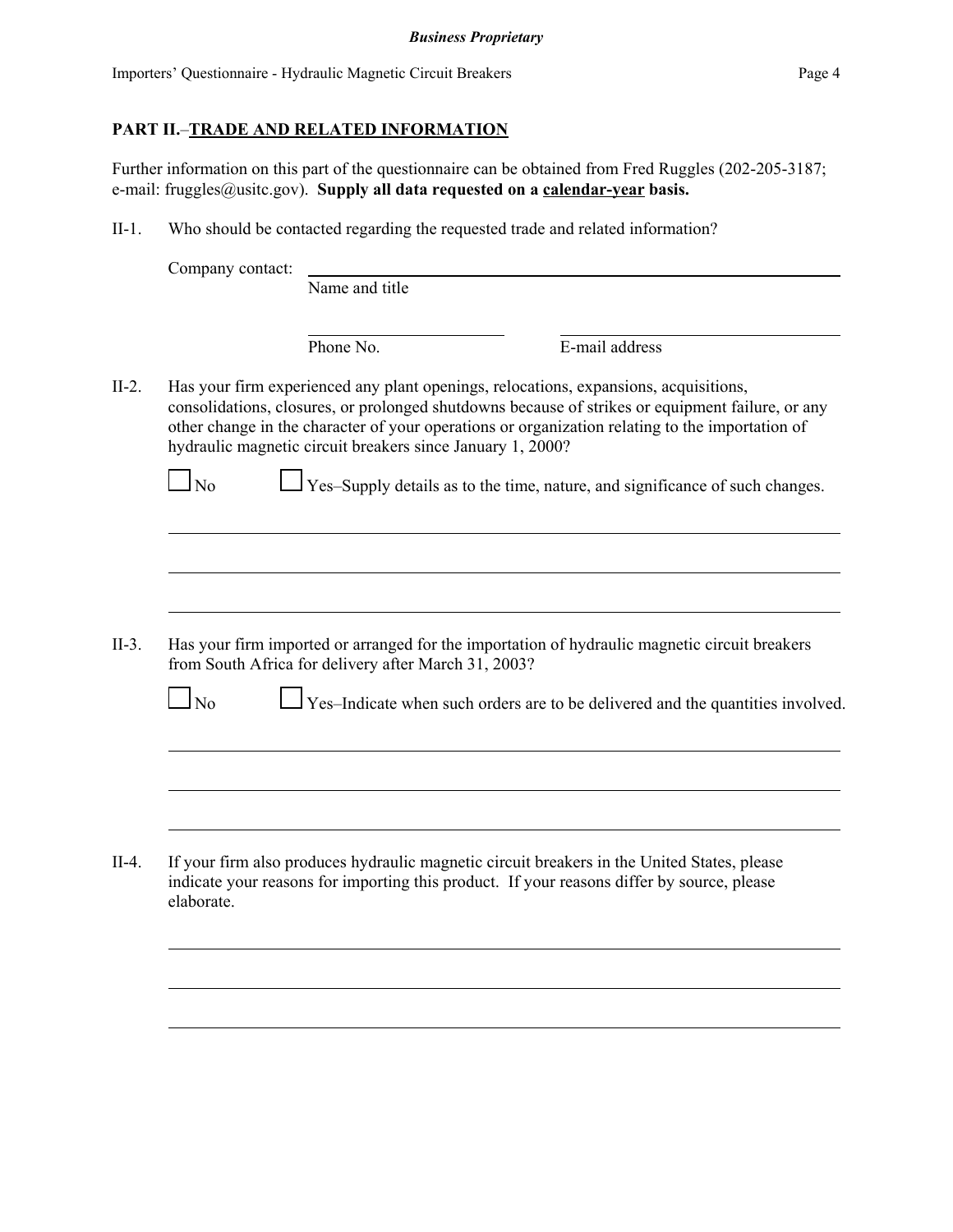#### **PART II.**–**TRADE AND RELATED INFORMATION**–*Continued*

II-5. **IMPORTS BY SOURCE**.–Report your firm's imports and your firm's shipments and inventories of Hydraulic magnetic circuit breakers imported by your firm during the specified periods. (See definitions in the instruction booklet.) **Report separately for South Africa and for all other sources combined, photocopying this page as necessary.**

| South Africa                                                           |                       | All other sources combined <sup>1</sup> |      |               |      |
|------------------------------------------------------------------------|-----------------------|-----------------------------------------|------|---------------|------|
| (Quantity 1 in units, Quantity 2 in number of poles, value in \$1,000) |                       |                                         |      |               |      |
|                                                                        | <b>Calendar years</b> |                                         |      | January-March |      |
| Item                                                                   | 2000                  | 2001                                    | 2002 | 2002          | 2003 |
| <b>BEGINNING-OF-PERIOD INVENTORIES:</b><br>Quantity 1                  |                       |                                         |      |               |      |
| Quantity 2                                                             |                       |                                         |      |               |      |
| IMPORTS: <sup>2</sup> Quantity 1                                       |                       |                                         |      |               |      |
| Quantity 2                                                             |                       |                                         |      |               |      |
| Value                                                                  |                       |                                         |      |               |      |
| <b>U.S. SHIPMENTS:</b><br><b>Commercial shipments:</b><br>Quantity 1   |                       |                                         |      |               |      |
| Quantity 2                                                             |                       |                                         |      |               |      |
| Value                                                                  |                       |                                         |      |               |      |
| Internal consumption/company<br>transfers:<br>Quantity 1               |                       |                                         |      |               |      |
| Quantity 2                                                             |                       |                                         |      |               |      |
| Value <sup>3</sup>                                                     |                       |                                         |      |               |      |
| <b>EXPORT SHIPMENTS:4</b><br>Quantity 1                                |                       |                                         |      |               |      |
| Quantity 2                                                             |                       |                                         |      |               |      |
| Value                                                                  |                       |                                         |      |               |      |
| <b>END-OF-PERIOD INVENTORIES:5</b><br>Quantity 1                       |                       |                                         |      |               |      |
| Quantity 2                                                             |                       |                                         |      |               |      |
| <b>U.S. SHIPMENTS TO DISTRIBUTORS:</b><br>Quantity 1                   |                       |                                         |      |               |      |
| Quantity 2                                                             |                       |                                         |      |               |      |
| <b>U.S. SHIPMENTS TO END USERS:</b><br>Quantity 1                      |                       |                                         |      |               |      |
| Quantity 2                                                             |                       |                                         |      |               |      |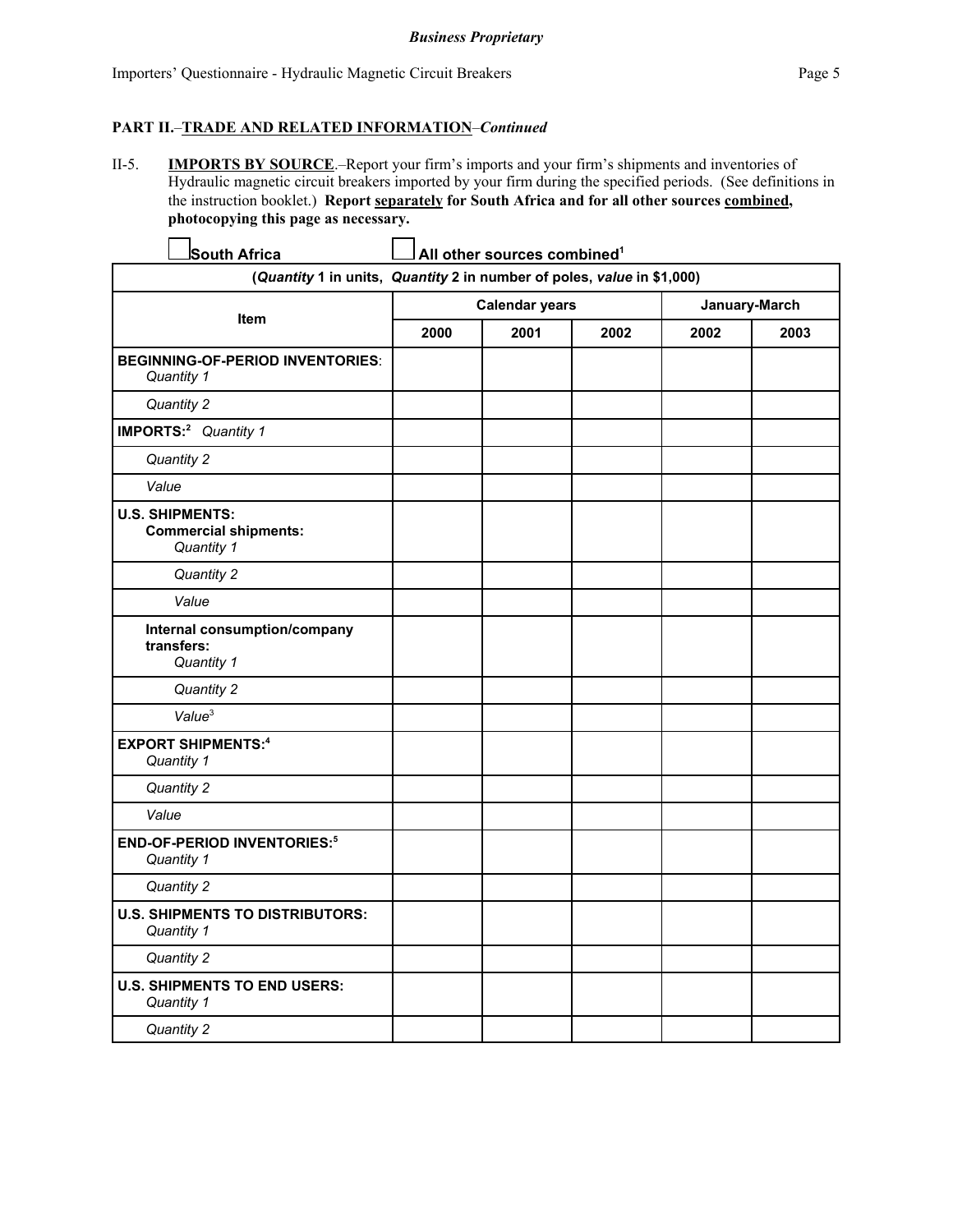## **PART II.**–**TRADE AND RELATED INFORMATION**–*Continued*

II-5. Footnotes for previous table.

| Please identify these sources:                                                                                                                                                                                                                                                                                                           |
|------------------------------------------------------------------------------------------------------------------------------------------------------------------------------------------------------------------------------------------------------------------------------------------------------------------------------------------|
| <sup>2</sup> Identify the foreign producers, if known:                                                                                                                                                                                                                                                                                   |
| <sup>3</sup> Sales to related firms (including internal consumption) must be valued at fair market value. In the event that<br>you use a different basis for valuing these sales within your company, please specify that basis (e.g., cost, cost<br>plus, etc.) and provide value data using that basis for 2000, 2001, and 2002 below: |
| <sup>4</sup> Identify your principal export markets:                                                                                                                                                                                                                                                                                     |
| <sup>5</sup> Reconciliation of data.--Note that the quantities reported above should reconcile as follows:<br>beginning-of-period inventories, plus imports, less total shipments, equals end-of-period inventories. Do the data<br>reported reconcile?                                                                                  |
| No-Please explain:<br>Yes                                                                                                                                                                                                                                                                                                                |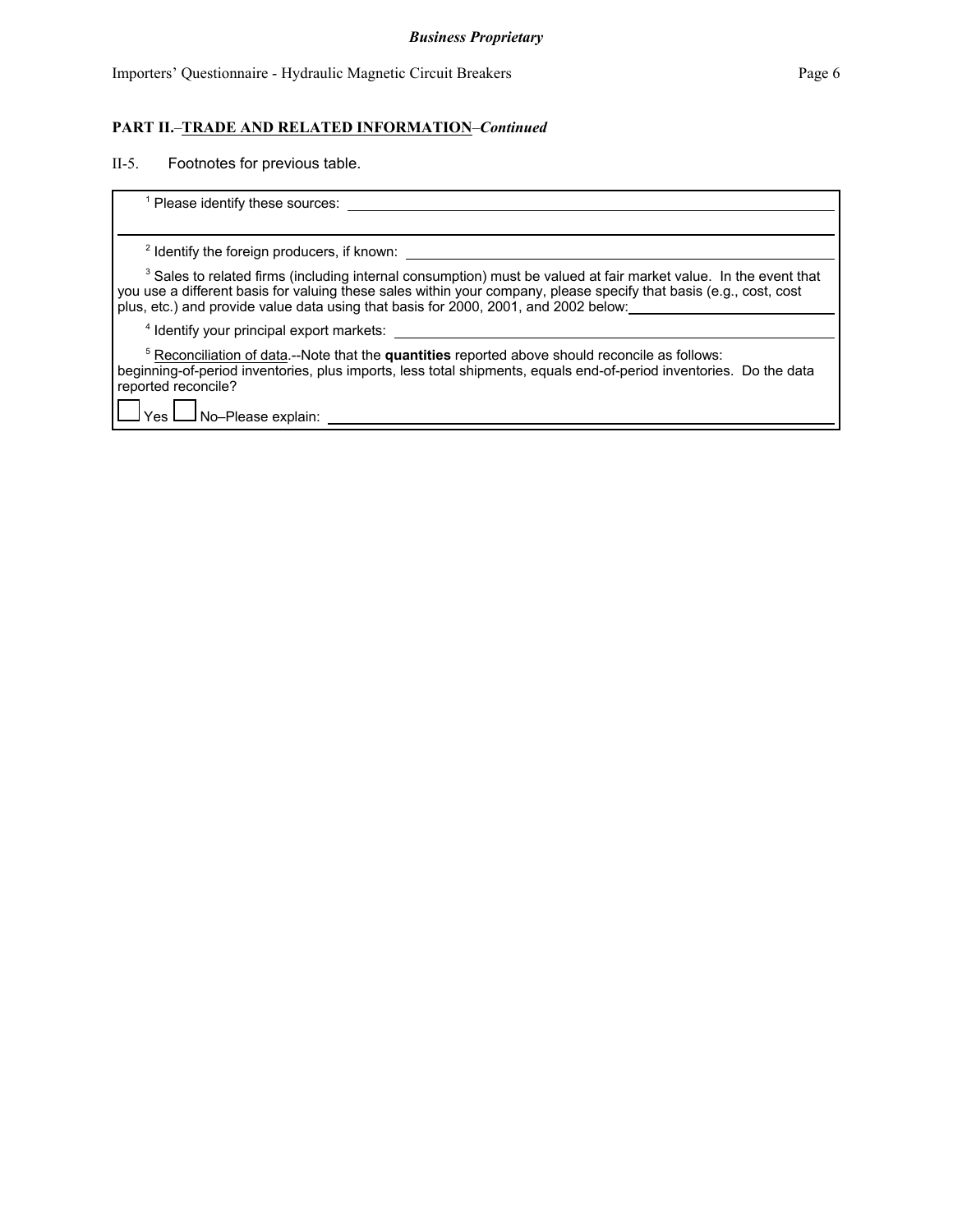Importers' Questionnaire - Hydraulic Magnetic Circuit Breakers Page 7

## **PART III.--PRICING AND MARKET FACTORS**

Further information on this part of the questionnaire can be obtained from Gerry Benedick  $(202-205-3244)$  or e-mail: gbenedick@usitc.gov

III-1. Who should be contacted regarding the requested pricing and related information?

Company contact:

Name and title Phone No.

Check here \_\_\_\_, if your U.S. firm imports hydraulic magnetic Circuit Breakers (HMCB) from South Africa and sells these products to U.S. original equipment manufacturers (OEMs). Report the selling price data requested in section III-A.1 and then skip to section III-B.

Check here \_\_\_\_, if your U.S. firm imports HMCB from South Africa for its own use in producing downstream products. Report the purchase price data requested in section III-A.2 and then skip to section III-B.

## **Section III-A.1--PRICE DATA**

This section requests net sales value (f.o.b. your U.S. shipping location(s)) and quantity (number of circuit breakers) data concerning your firm's U.S. shipments of its specified imported HMCB products from South Africa on a quarterly basis during January 2000-March 2003. If your firm sells the specified subject imported products on a delivered price basis, please estimate, to the extent possible, the net f.o.b selling value (for instance, deduct from the delivered price the U.S.-inland freight portion (or an estimate of this freight) of the total freight you charged your customers to deliver to their U.S. receiving location(s)). Report separately the value and quantity data separately for shipments to U.S. OEMs unrelated to your firm. Report the value and quantity data net of returns, discounts, rebates, and also deduct any U.S. freight to the customers' receiving points that was absorbed by your firm.

**Product 1.–All single pole, B-frame size hydraulic magnetic circuit breakers.** 

**Product 2.–**All single pole, D-frame size hydraulic magnetic circuit breakers.

**Product 3.–**Single pole, B-frame size hydraulic magnetic circuit breakers, single coil, 25-ampere capacity, 240 vAC.

**Product 4.–**Single pole, D-frame size hydraulic magnetic circuit breakers, single coil, 100 ampere capacity, 240 vAC.

Report separately for each specified product for the periods requested and copy, as needed, the table on the following page to report for each product sold to OEMs unrelated to your firm.

For each specified HMCB product for which you report selling price data to OEMs, please provide a brief description of the downstream products and uses for which the HMCB are intended.

| Product 1: |  |  |
|------------|--|--|
| Product 2: |  |  |
| Product 3: |  |  |
| Product 4: |  |  |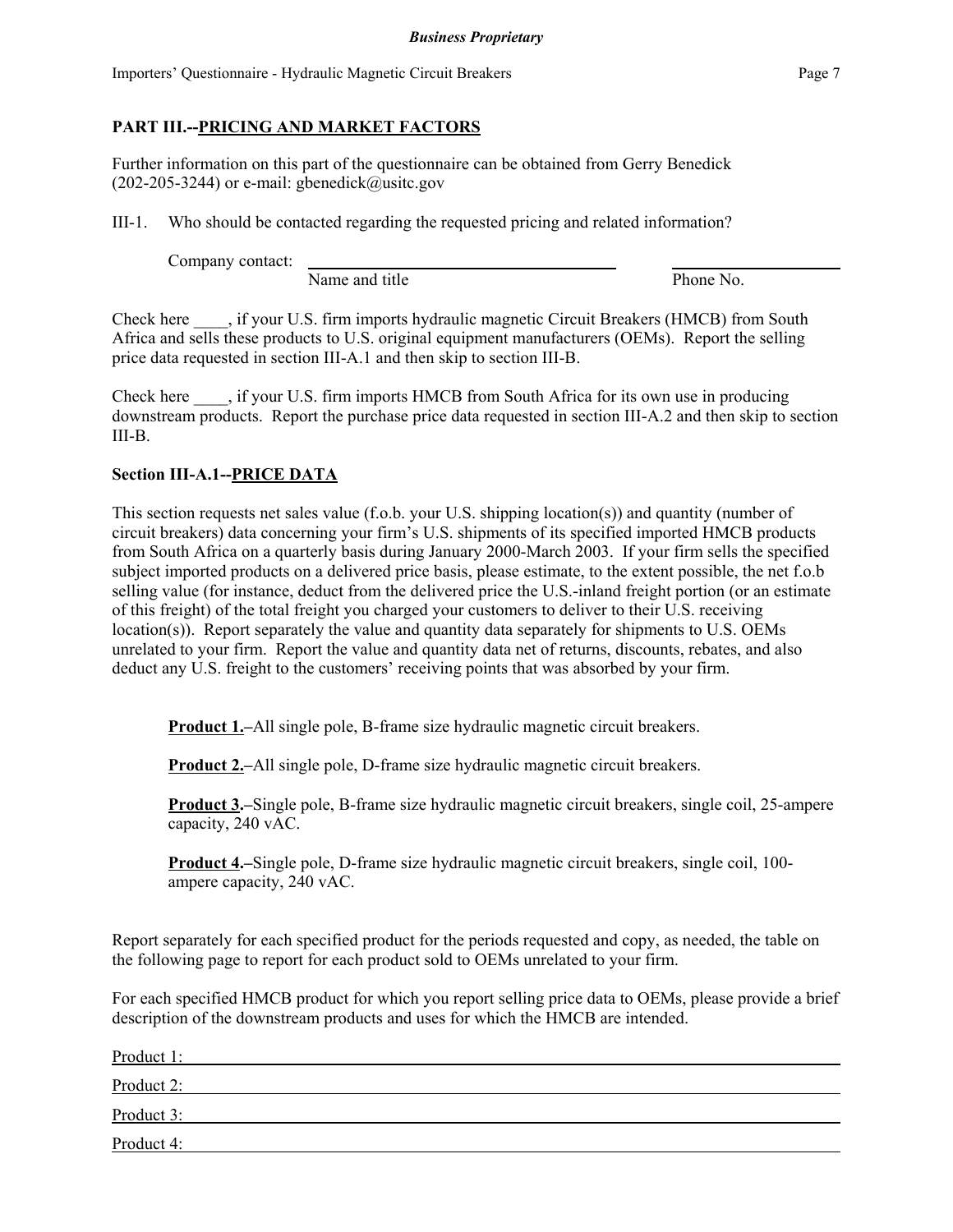#### *Business Proprietary*

#### **Section III-A.1--PRICE DATA***–Continued*

**COPY THIS PAGE AS NECESSARY.** Complete a separate page for each specified product imported from South Africa by your firm AND shipped to U.S. OEMs (check one box for each page).

> **Product: 1**   $\pmb{\mathit{ii}}$  **2**  "  $3^{\prime\prime}$  **4**   $\pmb{\mathit{ii}}$

| (Quantity in number of circuit breakers, value in dollars) |          |                           |  |  |
|------------------------------------------------------------|----------|---------------------------|--|--|
| Date of shipment                                           | Quantity | F.O.B. Value <sup>1</sup> |  |  |
| 2000:                                                      |          |                           |  |  |
| January-March                                              |          |                           |  |  |
| April-June                                                 |          |                           |  |  |
| July-September                                             |          |                           |  |  |
| <b>October-December</b>                                    |          |                           |  |  |
| 2001:                                                      |          |                           |  |  |
| January-March                                              |          |                           |  |  |
| April-June                                                 |          |                           |  |  |
| July-September                                             |          |                           |  |  |
| <b>October-December</b>                                    |          |                           |  |  |
| 2002:                                                      |          |                           |  |  |
| January-March                                              |          |                           |  |  |
| April-June                                                 |          |                           |  |  |
| July-September                                             |          |                           |  |  |
| <b>October-December</b>                                    |          |                           |  |  |
| 2003:                                                      |          |                           |  |  |
| January-March                                              |          |                           |  |  |
| <sup>1</sup> Net f.o.b. your U.S. shipping location(s).    |          |                           |  |  |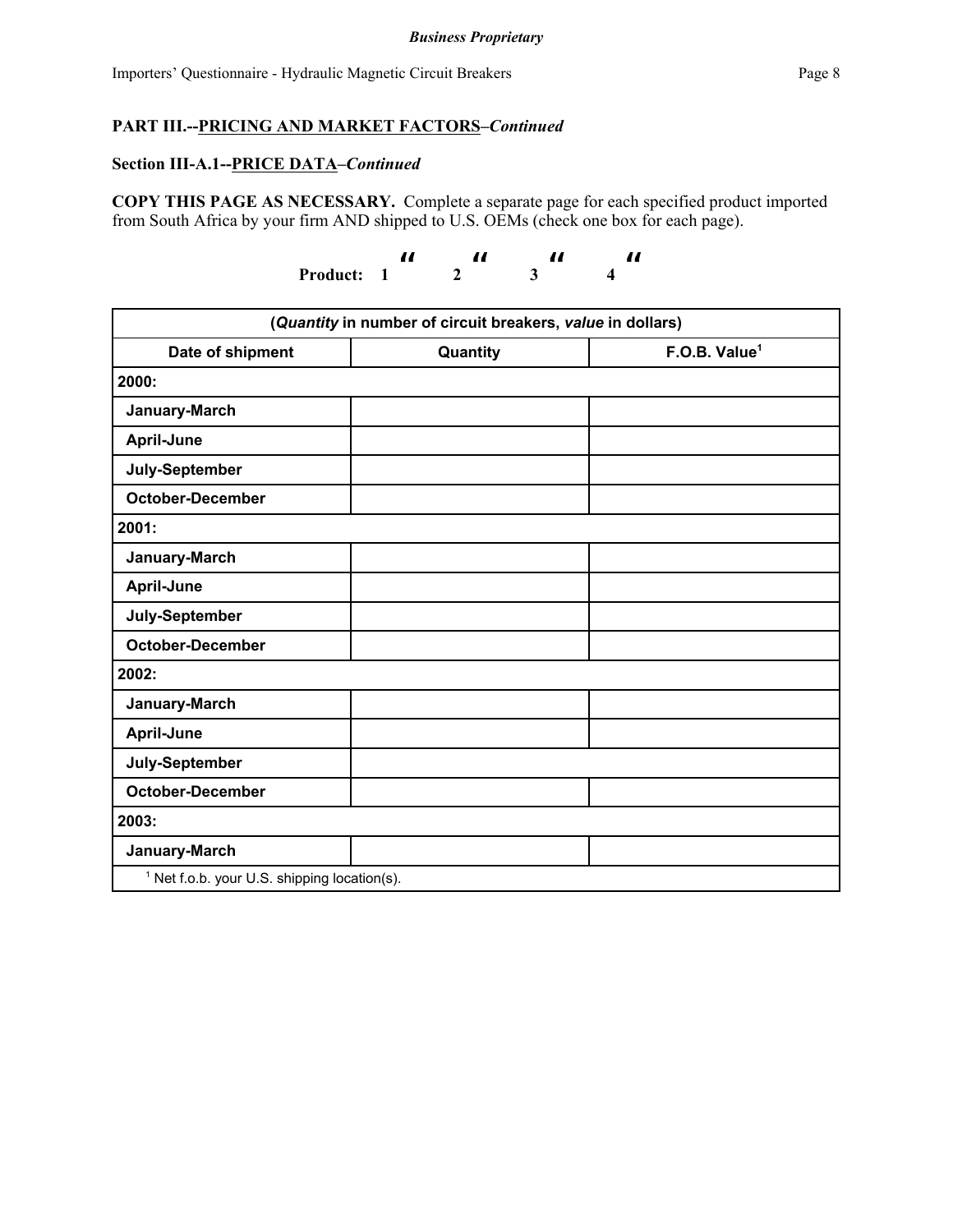## **Section III-A.2--PRICE DATA**

*Report the following purchase price data only if your firm imported the specified HMCB products from South Africa for you own use to produce downstream products.*

This section requests net purchase value (landed, c.i.f., duty-paid, U.S. port(s)-of-entry) and quantity (number of circuit breakers) data concerning your firm's U.S. imports of the specified HMCB products from South Africa (used by your firm to produce downstream products) on a quarterly basis during January 2000-March 2003. If your firm imported the specified subject imported products on a delivered price basis, please estimate, to the extent possible, the landed, c.i.f., duty-paid, U.S. port of entry values (for instance, deduct from the delivered price an estimate of the U.S.-inland freight portion of the total freight you paid to obtain the HMCBs at your U.S. receiving location(s)). Report the purchase price data net of returns, discounts, rebates, and also deduct any U.S. freight to your U.S. receiving location(s) that was absorbed by your supplier.

**Product 1.–**All single pole, B-frame size hydraulic magnetic circuit breakers.

**Product 2.–All single pole, D-frame size hydraulic magnetic circuit breakers.** 

**Product 3.–**Single pole, B-frame size hydraulic magnetic circuit breakers, single coil, 25-ampere capacity, 240 vAC.

**Product 4.–**Single pole, D-frame size hydraulic magnetic circuit breakers, single coil, 100 ampere capacity, 240 vAC.

Report separately for each specified product for the periods requested and copy, as needed, the table on the following page to report for each product.

Please report below for each specified HMCB product for which you report pricing data a brief description of the principal downstream products and uses for the subject imported HMCB products.

| Product 1: |  |  |
|------------|--|--|
| Product 2: |  |  |
| Product 3: |  |  |
| Product 4: |  |  |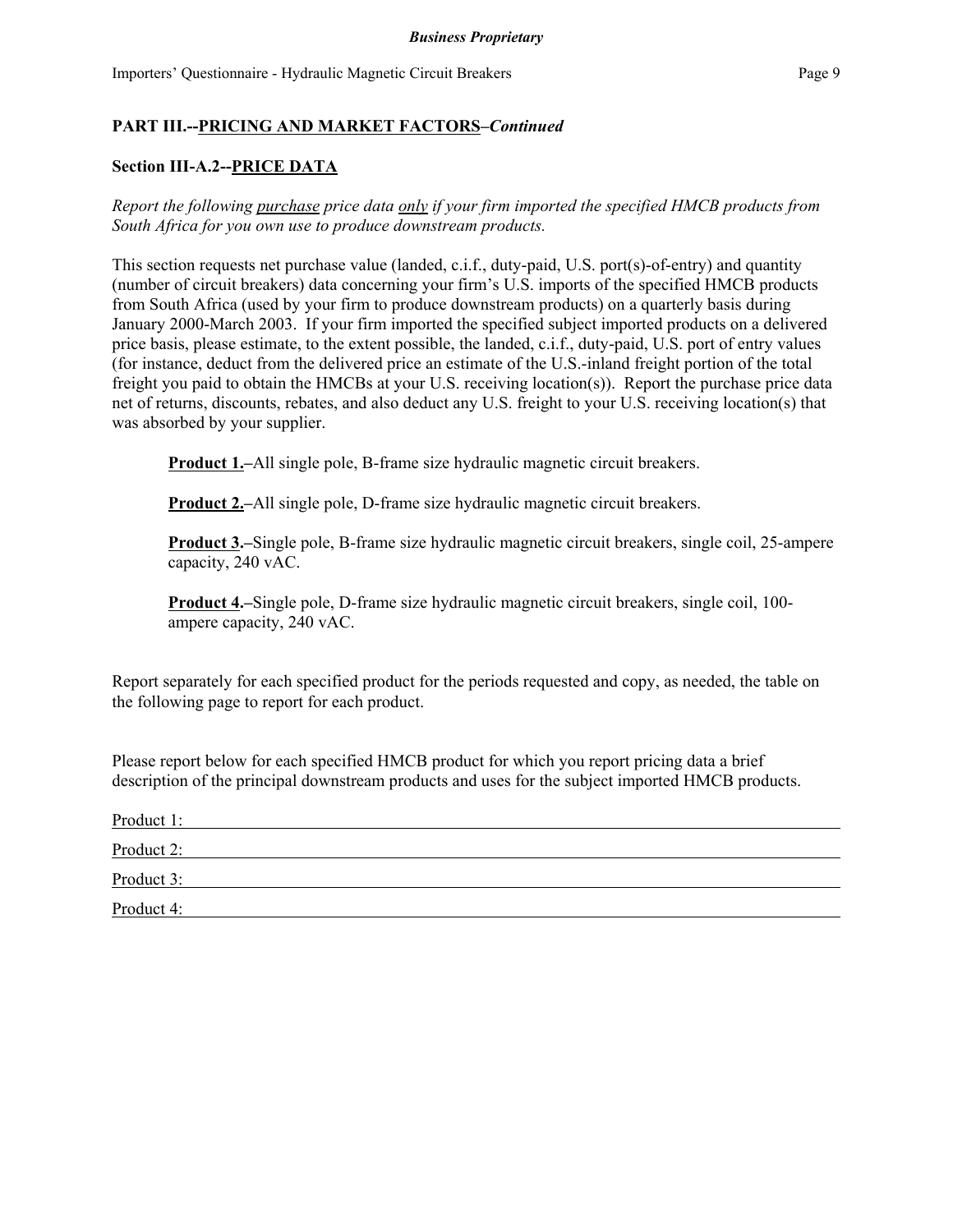#### **Section III-A.2--PRICE DATA***–Continued*

**COPY THIS PAGE AS NECESSARY.** Complete a separate page for each specified product imported from South Africa by your firm AND used by your firm to produce downstream product(s) (check one box for each page).

| Product: 1 |  |  |
|------------|--|--|

| (Quantity in number of circuit breakers, value in dollars)         |          |                           |  |  |
|--------------------------------------------------------------------|----------|---------------------------|--|--|
| Date of shipment                                                   | Quantity | C.I.F. Value <sup>1</sup> |  |  |
| 2000:                                                              |          |                           |  |  |
| January-March                                                      |          |                           |  |  |
| April-June                                                         |          |                           |  |  |
| July-September                                                     |          |                           |  |  |
| <b>October-December</b>                                            |          |                           |  |  |
| 2001:                                                              |          |                           |  |  |
| January-March                                                      |          |                           |  |  |
| April-June                                                         |          |                           |  |  |
| July-September                                                     |          |                           |  |  |
| <b>October-December</b>                                            |          |                           |  |  |
| 2002:                                                              |          |                           |  |  |
| January-March                                                      |          |                           |  |  |
| April-June                                                         |          |                           |  |  |
| July-September                                                     |          |                           |  |  |
| <b>October-December</b>                                            |          |                           |  |  |
| 2003:                                                              |          |                           |  |  |
| January-March                                                      |          |                           |  |  |
| <sup>1</sup> Net landed, c.i.f., duty-paid, U.S. port(s)-of-entry. |          |                           |  |  |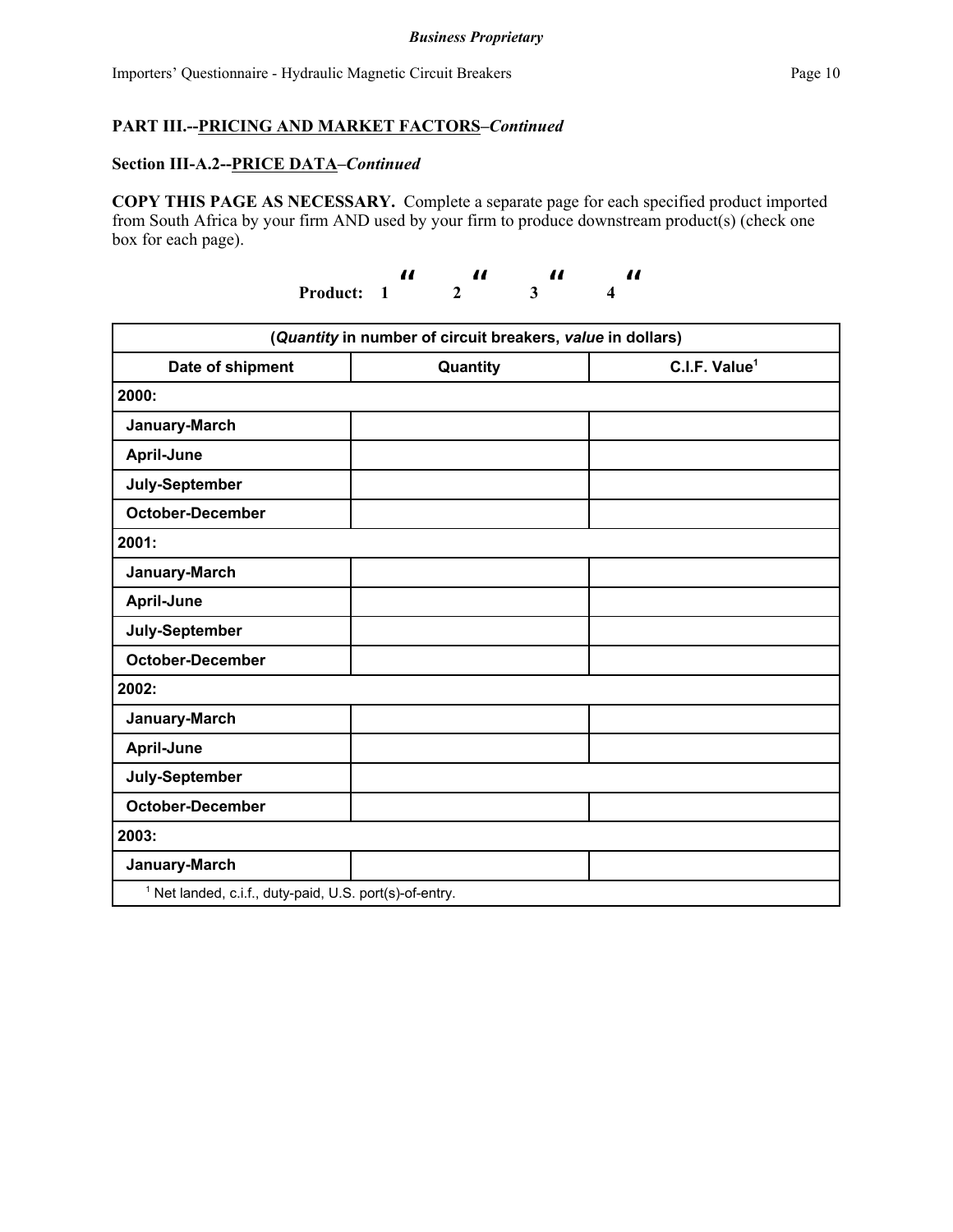Unless otherwise instructed, please answer all questions in the rest of part III based on your firm's total sales/imports (the latter if an importing end user) of its imported HMCB from South Africa during January 2000-March 2003. If, as a distributor, your responses differ by sales to different types of U.S. customers or by HMCB products that you import, please explain in the margin or attach a separate response. **Please respond fully to the questions and attach additional pages of discussion as needed; identify attached responses with the question number.**

## **Section III-B.–PRICING PRACTICES**

*For Section III-B--If your U.S. firm imports HMCB from South Africa for its own use, check here \_\_\_\_ and respond for 'captive imports' where "sales" are requested; report requested values of captive imports on a net U.S. landed, c.i.f., duty-paid, port(s)-of-entry basis, unless otherwise indicated.*

III-B-1. Please report below your firm's total U.S. sales/captive imports values (in dollars net f.o.b your U.S. selling locations or, if importing for captive use, U.S. landed, c.i.f., duty-paid, port(s) of entry basis) the HMCB from South Africa during January 2000-March 2003 that were on a (1) long-term contract basis (multiple deliveries for more than 12 months after the purchase agreement), (2) short-term contract basis (multiple deliveries up to 12 months), and (3) spot sales basis (usually one-time delivery, within 30 days of the purchase agreement).

| Type of sale/captive import: | Value (in U.S. dollars) |
|------------------------------|-------------------------|
| Long-term contracts:         |                         |
| Short-term contracts:        |                         |
| Spot sales:                  |                         |

III-B-2. Identify below the top three factors, in descending order, discussed/considered between your firm and its U.S. customers/foreign suppliers (the latter only if reporting for captive use of imports) in arriving at a price for a typical spot transaction. If your firm/supplier (the latter only if reporting for captive use of imports) uses/issues price lists, please enclose, if possible, a copy of the most recent price list with your submission.

| ⌒<br>۷, |  |  |
|---------|--|--|
| ◠<br>້. |  |  |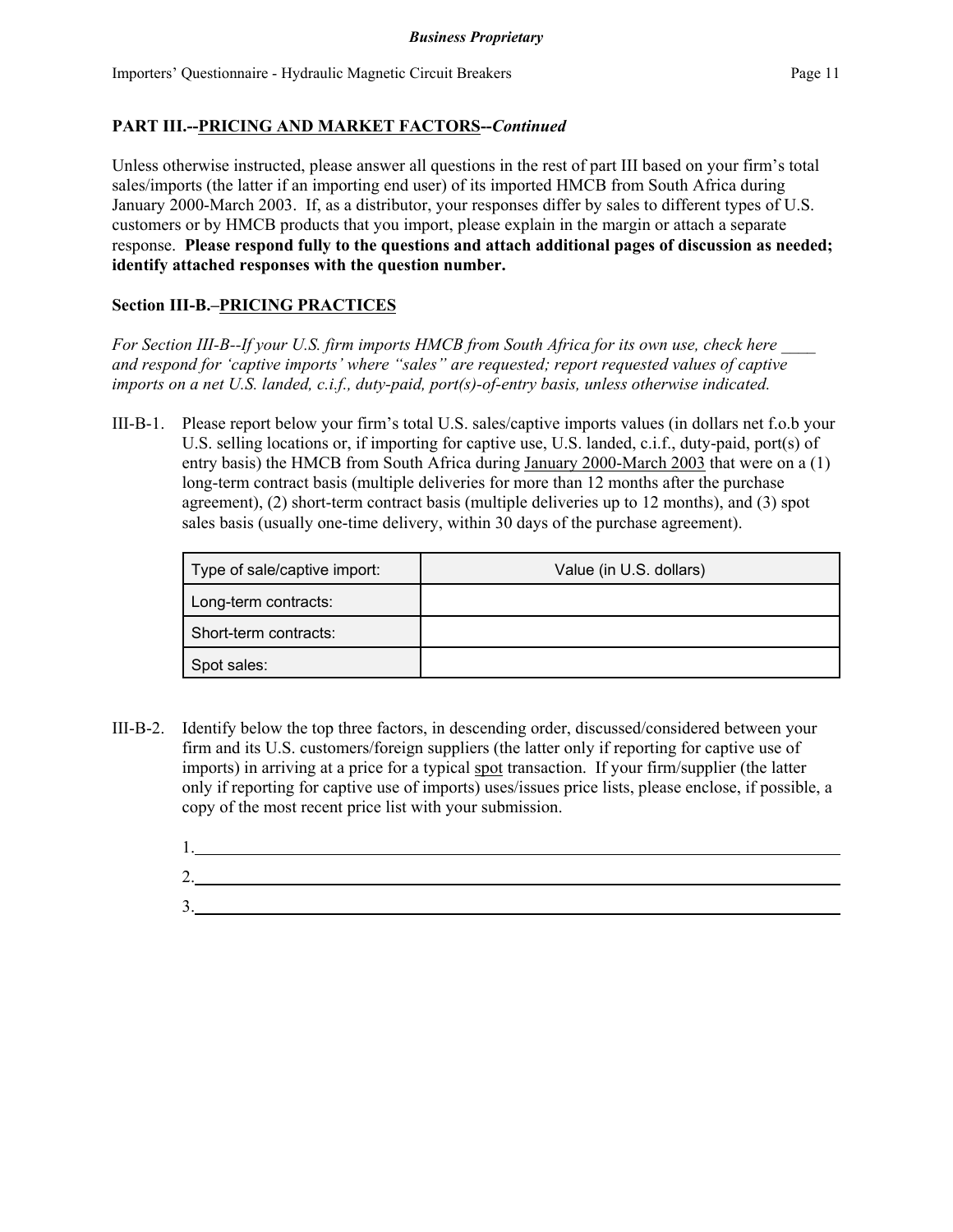#### **Section III-B.–PRICING PRACTICES–***Continued*

- III-B-3. Please discuss the following provisions of your firm's U.S. sales or captive imports (if end user) of its imported HMCB from South Africa on a typical long-term contract basis.
	- (a) What is the average duration of a contract? (b) How frequently are contracts renegotiated?
	- (c) Does the contract fix quantity, price, or both?
	- (d) Does the contract have a meet or release provision?
	- (e) What are the standard quantity requirements, if any?
	- (f) What is the price premium for sub-minimum shipments? percent

Identify below the top three factors, in descending order, discussed/considered between your firm and its U.S. customers/foreign suppliers (the latter only if reporting for captive use of imports) in arriving at a price for a typical long-term contract. If your firm/supplier (the latter only if reporting for captive use of imports) uses/issues price lists, please enclose, if possible, a copy of the most recent price list with your submission.

| .,       |  |  |
|----------|--|--|
| ⌒<br>ـ ـ |  |  |
| ິ.       |  |  |

III-B-4. Please discuss the following provisions of your firm's U.S. sales or captive imports (if end user) of its imported HMCB from South Africa on a typical short-term contract basis.

| (a) What is the average duration of a contract?          |         |
|----------------------------------------------------------|---------|
| (b) How frequently are contracts renegotiated?           |         |
| (c) Does the contract fix quantity, price, or both?      |         |
| (d) Does the contract have a meet or release provision?  |         |
| (e) What are the standard quantity requirements, if any? |         |
| (f) What is the price premium for sub-minimum shipments? | percent |

Identify below the top three factors, in descending order, discussed/considered between your firm and its U.S. customers/foreign suppliers (the latter only if reporting for captive use of imports) in arriving at a price for a typical short-term contract. If your firm/supplier (the latter only if reporting for captive use of imports) uses/issues price lists, please enclose, if possible, a copy of the most recent price list with your submission.

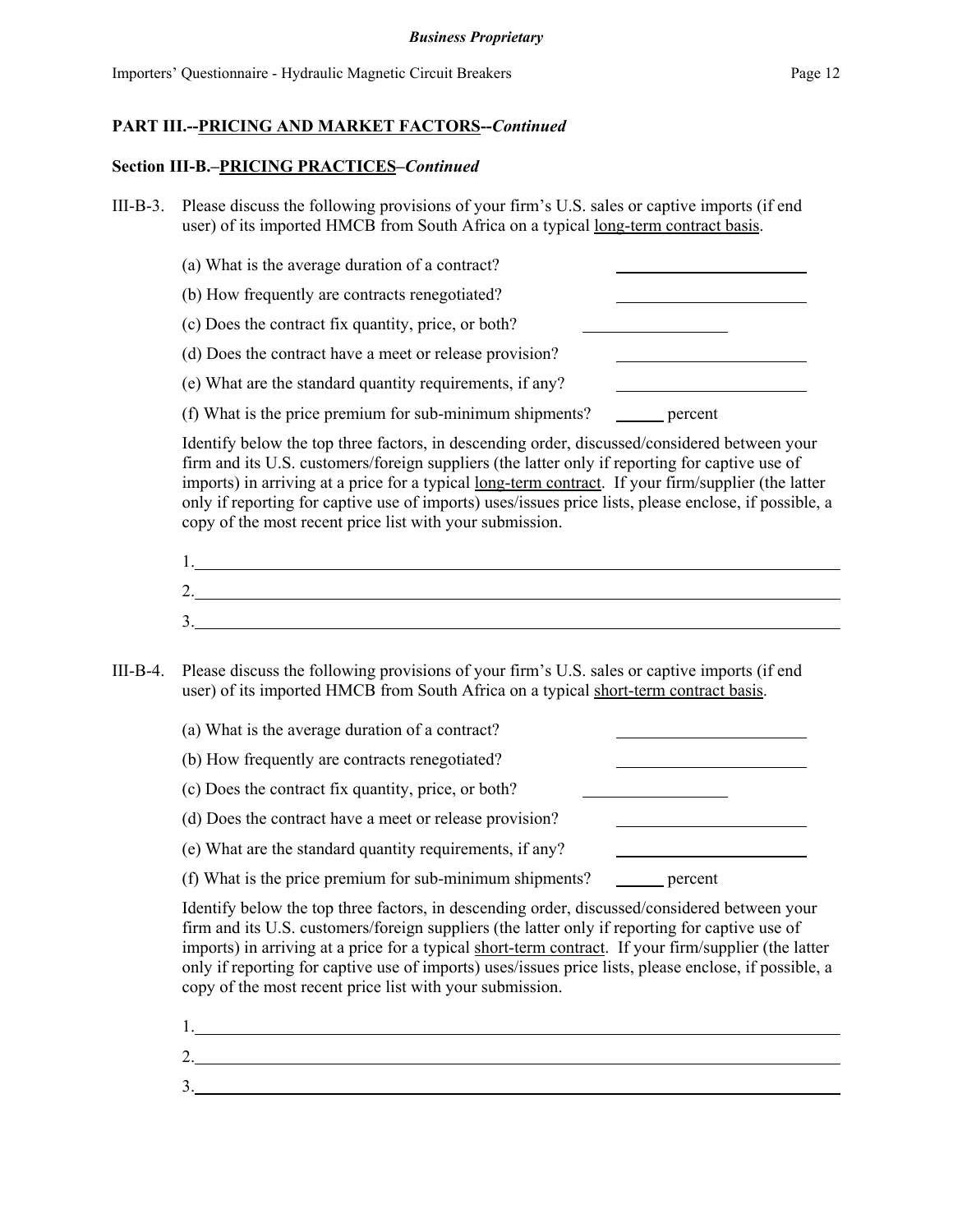#### **Section III-B.–PRICING PRACTICES–***Continued*

*Respond to questions III-B-5 through III-B-7 only if your firm sells its imported HMCB from South Africa to U.S. customers; if your firm captively uses its subject imported HMCB, skip to Section III-C.*

- III-B-5. What are your firm's typical sales terms for its subject imported HMCB that were sold to U.S. customers (e.g., 2/10 net 30 days, net 30 days, etc.)?
- III-B-6. Please describe your firm's discount policy (quantity discounts, annual total volume (quantity or value) based discounts, etc.) on U.S. sales of its subject imported HMCB.
- III-B-7. a) On what basis does your firm typically quote selling prices of its subject imported HMCB that were sold to its U.S. customers (e.g., f.o.b. U.S. warehouse, f.o.b. U.S. port of entry, delivered, etc.)?

c) If your firm arranges freight on its f.o.b. sales, does it typically prepay the freight\_\_\_\_\_ or send the products freight collect  $\qquad$  ?

d) Does your firm ever pay freight to your U.S. customers' locations *without charging for this cost*? Yes\_\_\_\_ No\_\_\_\_?

If yes--

Please indicate the sales volume (number of poles or value in dollars) or other requirement(s) that must be met for your firm to absorb U.S. shipping charges for delivery to your customers' facilities.

Please report below the total value (in dollars) of U.S. freight charges that your firm absorbed based on all its U.S. shipments of its subject imported HMCB during 2000.

b) If f.o.b., do your U.S. customers typically arrange the freight or does your firm arrange the freight ?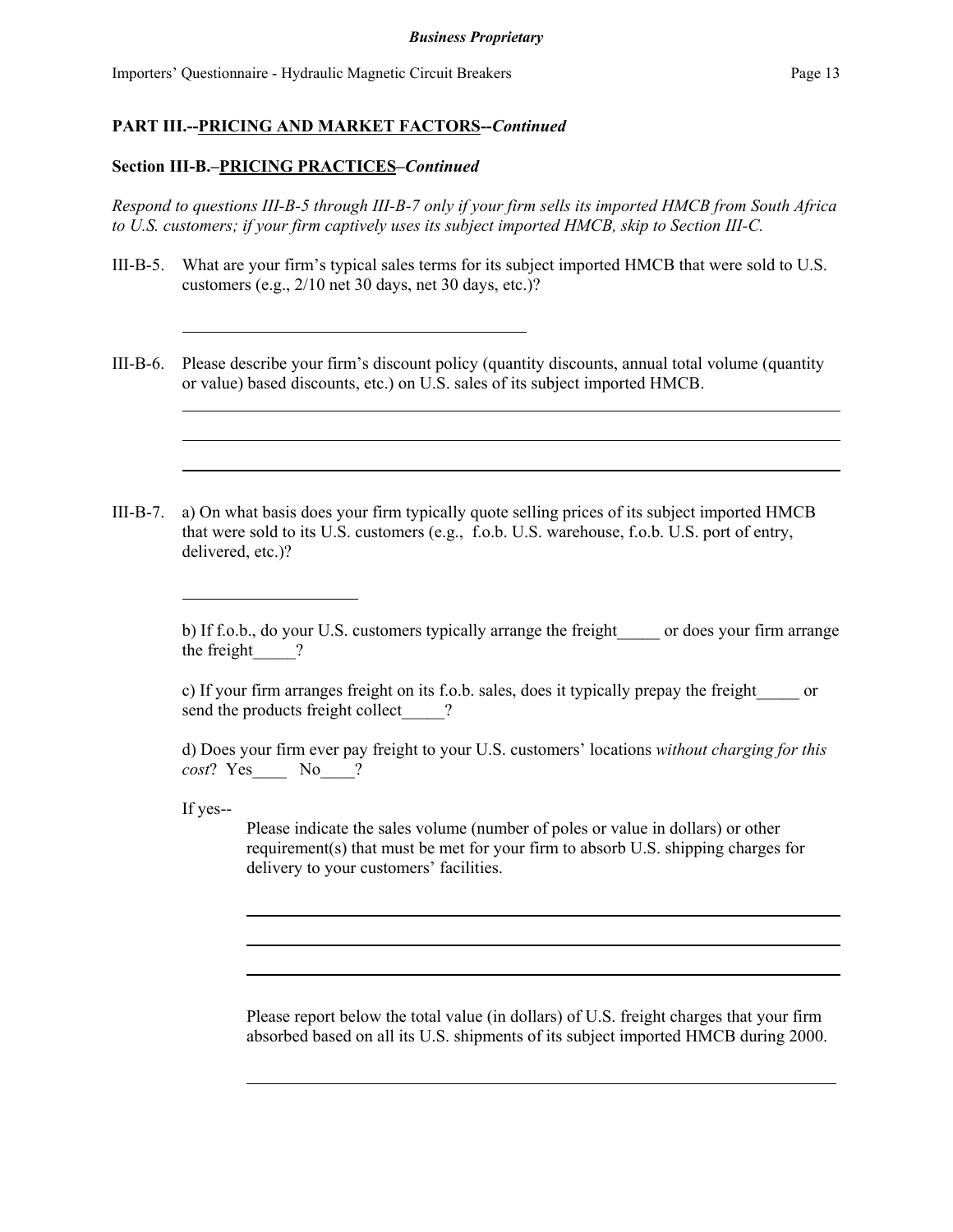#### **Section III-C.--FACTORS AFFECTING PRICING**

*If your firm captively uses its subject imported HMCB, answer only those questions in Section III-C that are starred (*i*); if your firm sells the subject imported HMCB, answer all questions in this section.*

III-C-1. Please discuss below how your firm's U.S. selling prices of its subject imported HMCB may differ by type of customer (e.g., OEM versus distributor) and by type of sale (e.g., long-term contracts, short-term contracts, and spot sales).

| Type of customer: |  |  |
|-------------------|--|--|
|                   |  |  |
|                   |  |  |
| Type of sale:     |  |  |

III-C-2. a) Approximately what share of the total sales value (in dollars net f.o.b. your U.S. selling location(s)) of your firm's subject imported HMCB shipped in the United States to its U.S. customers occurred within the distances specified below during January 2000-March 2003? Also, for each distance category, approximately what percent of the total net f.o.b sales value of these products to your U.S. customers was accounted for by U.S.-inland transportation costs and what is the typical U.S. transportation mode (truck-T, rail-R, or air-A)?

|                                                      | Shipment<br>share | Freight<br>share | Mode |
|------------------------------------------------------|-------------------|------------------|------|
| Within 100 miles of your<br>U.S. shipping location   | $\frac{0}{0}$     | $\frac{0}{0}$    |      |
| 100 to 500 miles from your<br>U.S. shipping location | $\frac{0}{0}$     | $\frac{0}{0}$    |      |
| Over 500 miles from your<br>U.S. shipping location   | $\frac{0}{0}$     | $\frac{0}{0}$    |      |

b) Do U.S. freight-cost shares reported for the longer distances represent a competitive disadvantage for your firm's sales of its subject imported HMCB vis-a-vis U.S. producers or non-subject imports of HMCB? Yes \_\_\_\_\_ No \_\_\_\_ (Check one) If yes, please discuss the extent of the disadvantage and identify any such firms and the country(ies) of origin of the HMCB they sell.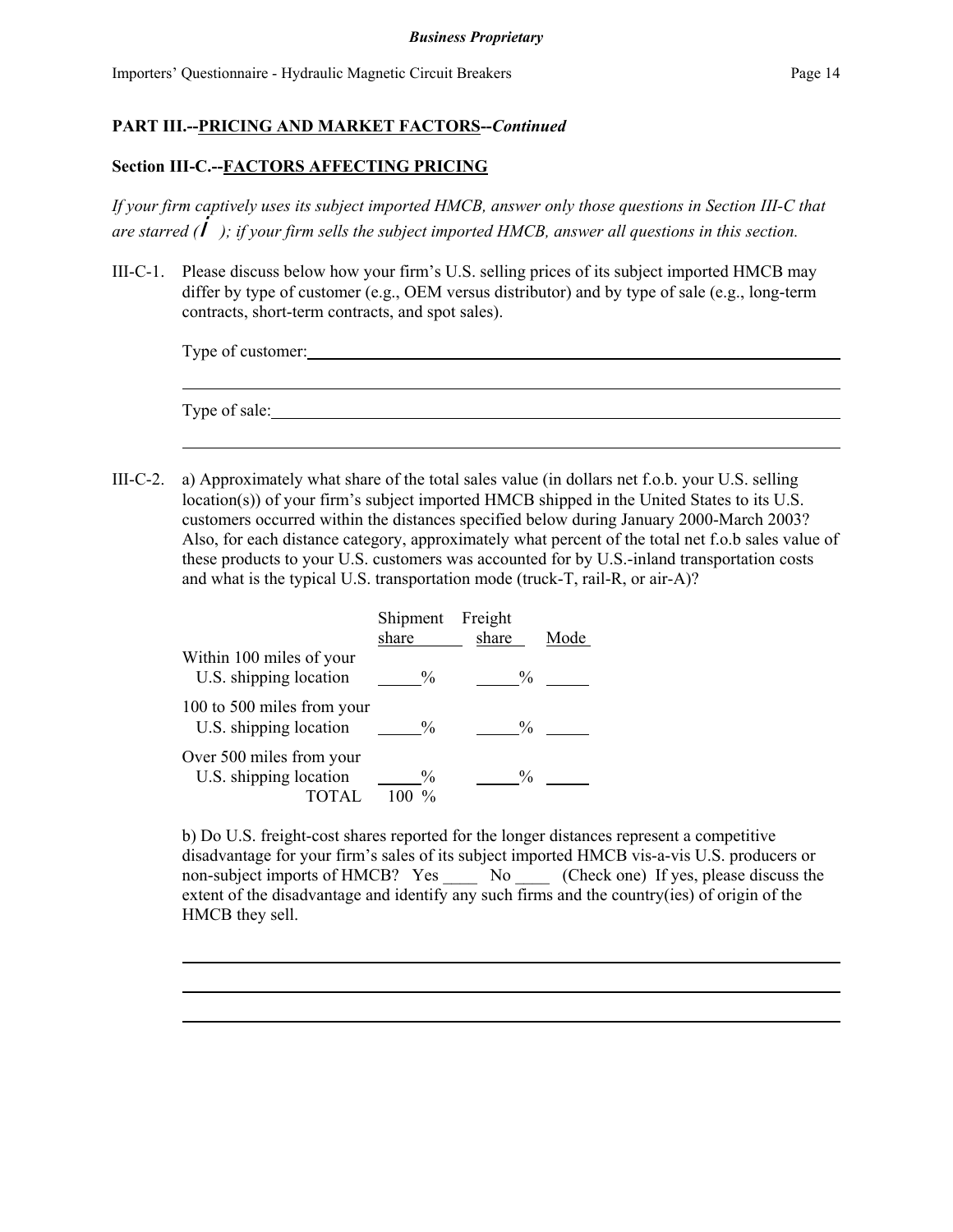# **Section III-C.--FACTORS AFFECTING PRICING–***Continued*

| $III-C-2.$ | c) What is the geographic market area in the United States served by your firm's subject<br>imported HMCB? Note any changes in market area since January 2000.                                                                                                                                                                         |  |  |  |  |
|------------|----------------------------------------------------------------------------------------------------------------------------------------------------------------------------------------------------------------------------------------------------------------------------------------------------------------------------------------|--|--|--|--|
|            |                                                                                                                                                                                                                                                                                                                                        |  |  |  |  |
| $III-C-3.$ | a) What is the average lead time (in days) between a customer's order and the date of delivery<br>for your firm's U.S. shipments of its subject imported HMCB from its U.S. inventory and, if<br>applicable, from facilities in South Africa?                                                                                          |  |  |  |  |
|            | Shipments from U.S. inventory                                                                                                                                                                                                                                                                                                          |  |  |  |  |
|            | Shipments from South Africa                                                                                                                                                                                                                                                                                                            |  |  |  |  |
|            | b) Have average lead times changed since January 2000? Yes<br>No<br>(Check one). If<br>yes, note dates of any changes and explain how and why lead times changed and the<br>significance it had on your ability to compete with U.S.-produced and non-subject imported<br>HMCB in the U.S. market.                                     |  |  |  |  |
|            |                                                                                                                                                                                                                                                                                                                                        |  |  |  |  |
| $III-C-4.$ | Does your firm sell its subject imported HMCB over the internet?<br>$\Box$ No<br>$\Box$ Yes                                                                                                                                                                                                                                            |  |  |  |  |
|            | If yes-                                                                                                                                                                                                                                                                                                                                |  |  |  |  |
|            | Please report the value (in dollars net f.o.b. your U.S. selling locations) of your firm's total U.S.<br>sales of its subject imported HMCB during January 2000-March 2003 that were accounted for<br>by internet sales. Also explain the impact such sales have had on your U.S. selling prices and<br>quantities during this period. |  |  |  |  |
|            |                                                                                                                                                                                                                                                                                                                                        |  |  |  |  |
|            |                                                                                                                                                                                                                                                                                                                                        |  |  |  |  |
|            |                                                                                                                                                                                                                                                                                                                                        |  |  |  |  |
|            |                                                                                                                                                                                                                                                                                                                                        |  |  |  |  |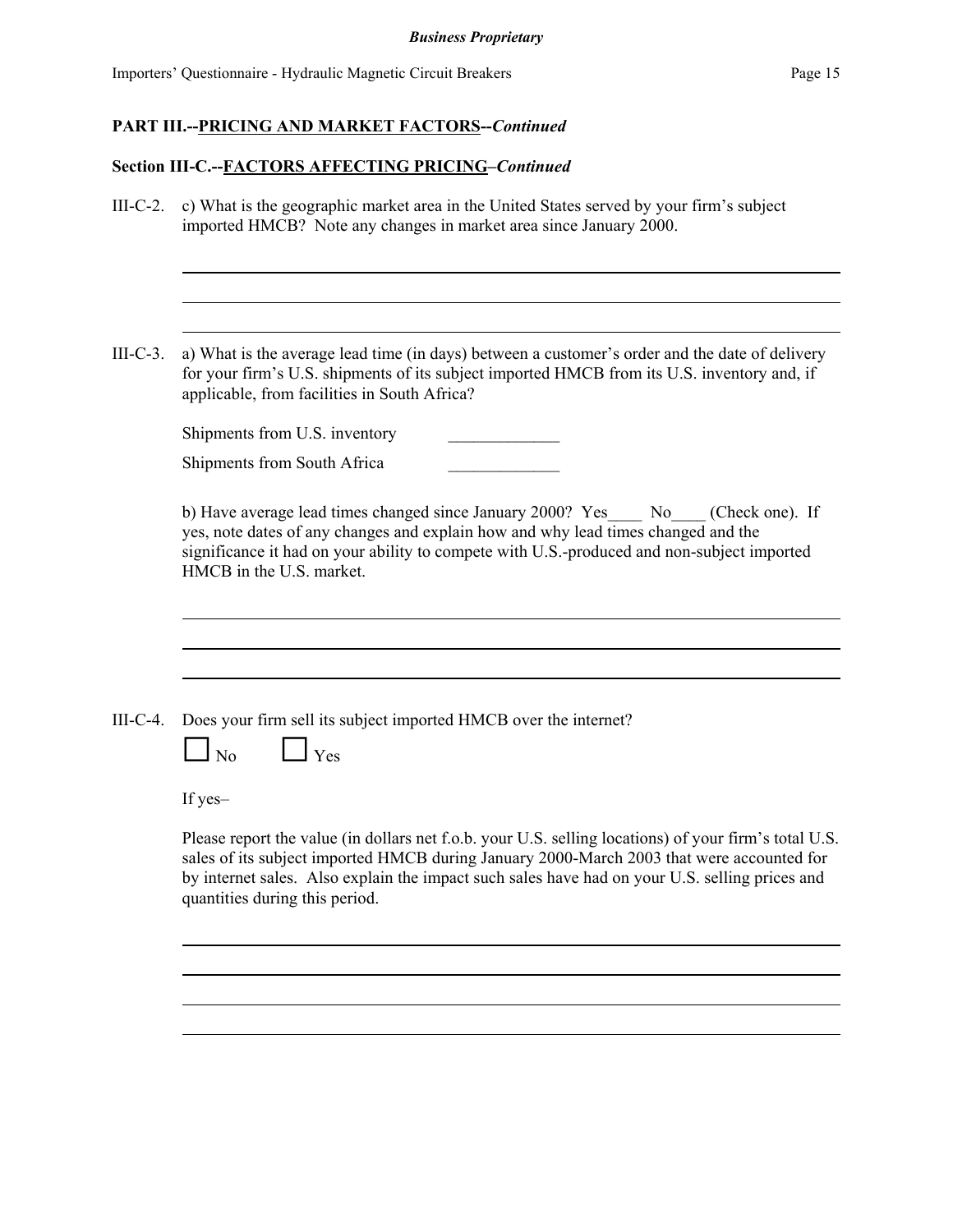## **Section III-C.--FACTORS AFFECTING PRICING–***Continued*

III-C-5. Have fluctuations in South Africa's currency exchange rate with the U.S. dollar

i (South African rand/U.S. dollar exchange rate) affected U.S. dollar prices of your subject imported HMCB during January 2000-March 2003?

 $\vert$  No  $\vert$   $\vert$  Yes

If yes–

Please specify the exchange rate changes (in South African rands per U.S. dollar), the resulting change in the U.S. dollar purchase prices of the subject imported HMCB, the period(s) when the exchange rate and U.S. dollar prices of the subject imported HMCB changed, and any impact such changes had on the quantity of your U.S. imports of these products. For HMCB sales, discuss separately the impact of exchange rates on your U.S. dollar selling prices of these products to U.S. customers.

If no–

Please explain the impact of exchange rate changes on factors such as, but not necessarily limited to, profit margins of the foreign producer/exporter or of your importing firm, and why U.S. dollar purchase/sales prices of the subject products were not affected.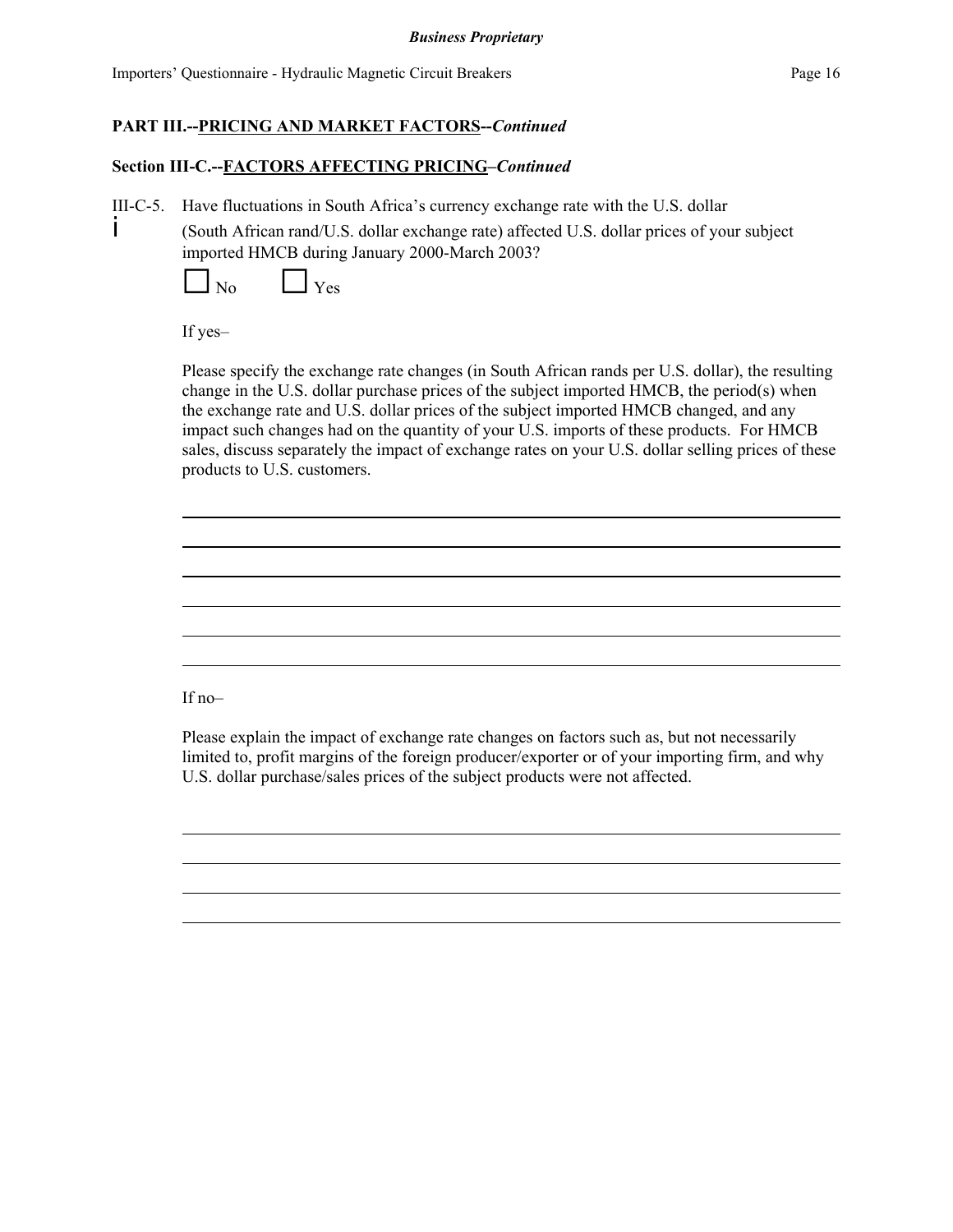*All importers should respond fully to Sections III-D and III-E, unless otherwise instructed.*

#### **Section III-D.–SUPPLY FACTORS**

III-D-1. List below the top three factors your firm considers when assessing the quality characteristics of its subject imported HMCB. In addition, discuss below how these quality characteristics affect pricing and your ability to compete with U.S.-produced HMCB.

|                                   | 2.<br>3.                                                                                                                                                                                                                                                                            |
|-----------------------------------|-------------------------------------------------------------------------------------------------------------------------------------------------------------------------------------------------------------------------------------------------------------------------------------|
|                                   | Discussion:                                                                                                                                                                                                                                                                         |
|                                   |                                                                                                                                                                                                                                                                                     |
| United States since January 2000? | Have there been any significant changes in the product range or marketing of HMCB in the                                                                                                                                                                                            |
| N <sub>o</sub>                    | Yes--Please describe below any such changes, the time periods any<br>such changes occurred, and the impact such changes had on your<br>shipments and prices of your subject imported HMCB.                                                                                          |
|                                   |                                                                                                                                                                                                                                                                                     |
|                                   |                                                                                                                                                                                                                                                                                     |
|                                   | Are there certain HMCB products that are produced in the United States that you do not import<br>from South Africa? Yes _______ No _______ If yes, identify these products and explain why you                                                                                      |
|                                   | do not import such products from South Africa and identify the use(s) and potential U.S.<br>market in expected annual consumption of the number of such circuit breakers. Also, identify<br>any HMCB products that you import from South Africa, although not identically the same, |

nonetheless compete with such U.S.-produced products.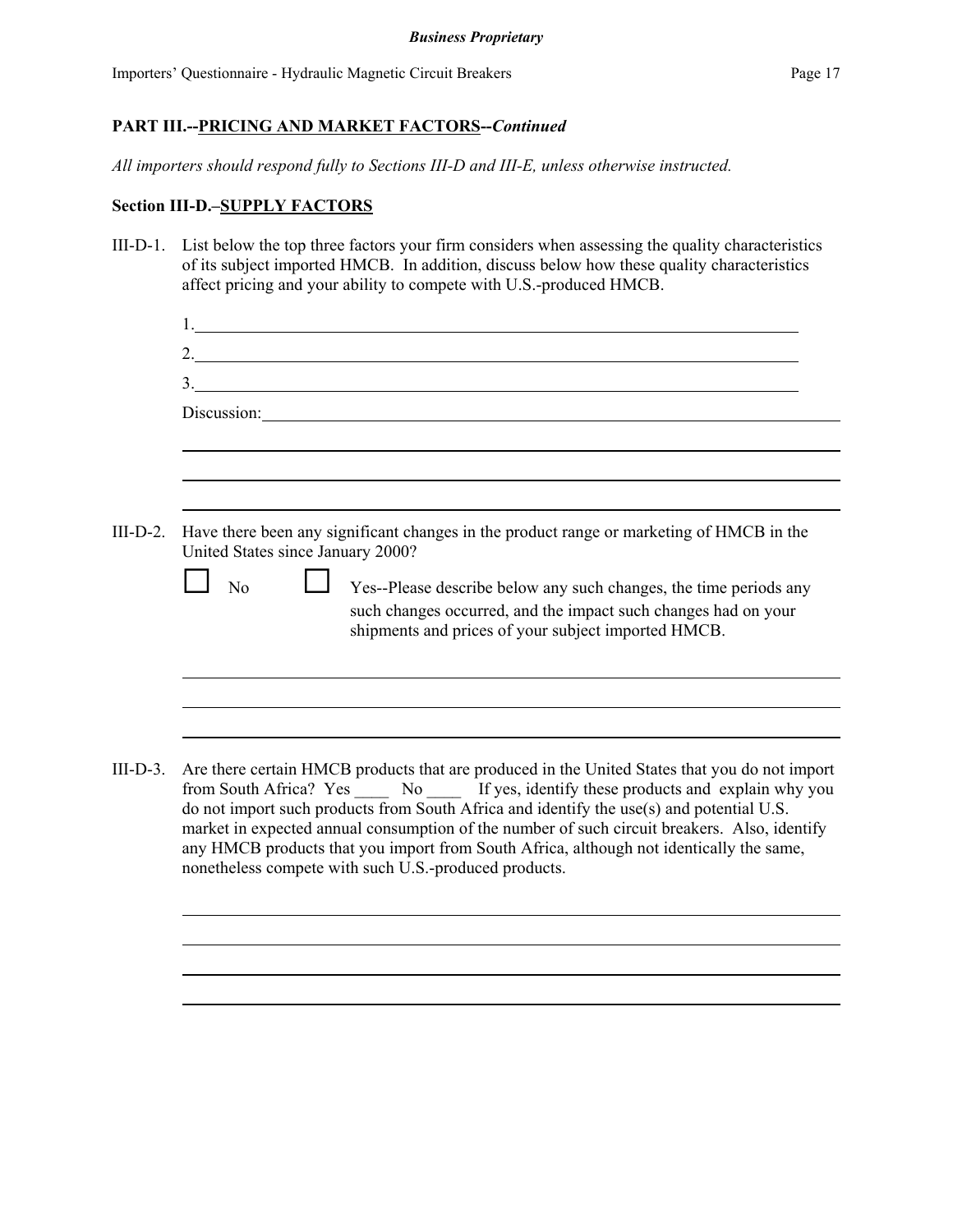## **Section III-D.–SUPPLY FACTORS–***Continued*

*Respond to question III-D-4, only if your firm sells its subject imported HMCB; if you captively use your imported products, skip to question III-D-9.*

III-D-4. Describe how easily your firm can shift sales of its subject imported HMCB between the U.S. market and alternative country markets. In your discussion, please describe any contracts, other sales arrangements, or other constraints (including any third-country trade barriers) that would prevent or retard your firm from shifting the subject imported HMCB between the U.S. and alternative country markets within a 12-month period. Provide, if possible, any underlying assumptions, along with relevant portions of business plans or other supporting documentation, that address this issue.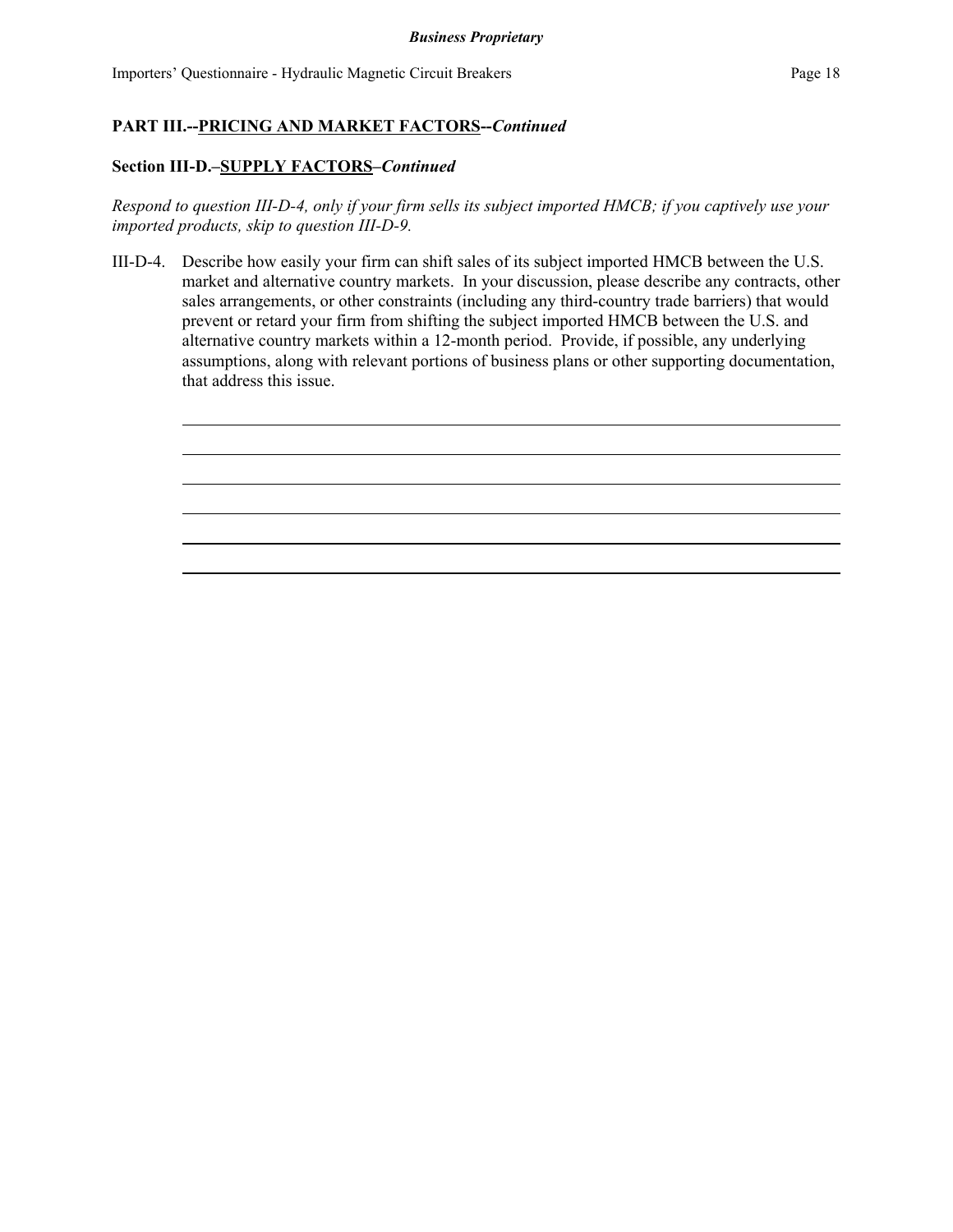## **Section III-E.–DEMAND FACTORS**

- III-E-1. Is the U.S. HMCB market subject to business cycles, product cycles, seasonal factors, and/or conditions of competition distinctive to this product industry? If yes, please identify occurrences since January 2000 and provide estimates of the duration of any such cycles.
- III-E-2. Please identify the top three U.S. end-use markets for the HMCB that you import from the subject countries during January 2000-March 2003, and describe the HMCB products that your firm imports for each of these markets.

III-E-3. Please provide as an attachment to this request, to the extent possible, any studies, surveys, or results of such studies/surveys that (1) identify substitutes for HMCB or measure the degree of substitution between HMCB and alternative (non-subject) products, and (2) identify substitution among various HMCB products or measure the degree of substitution among the various HMCB products.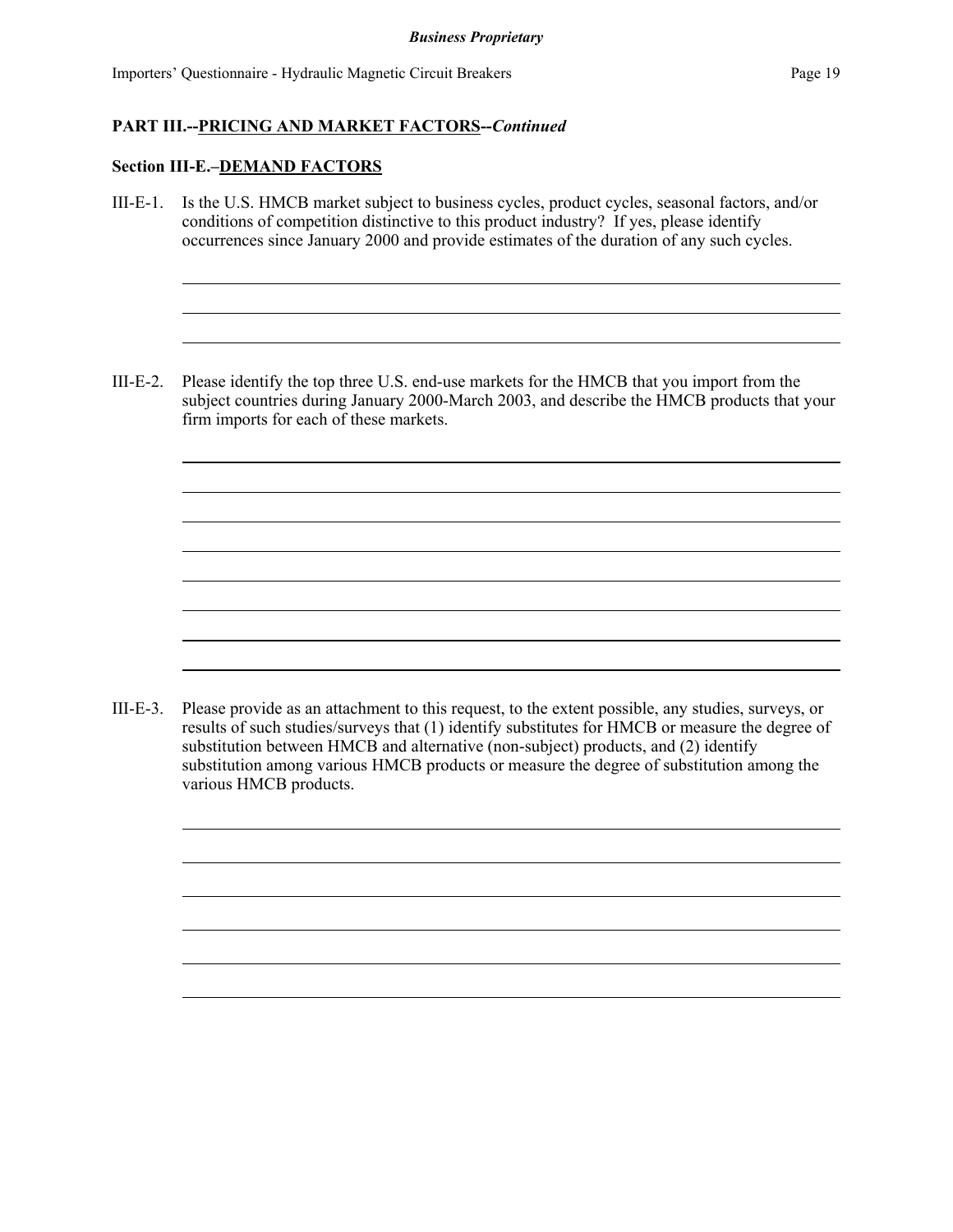#### **Section III-E.–DEMAND FACTORS--***Continued*

*Substitution in demand refers to products that can, based on market price considerations and consumer/user preferences/technical requirements, reasonably be expected to substitute for each other when the price of one product changes vis-a-vis the price of the other product–some consumers/users may require greater price changes than others before they switch among the alternative products.*

Discuss substitution in demand between HMCB and alternative (other types of) products (questions III-E-4 through III-E-6).

III-E-4. What alternative products may substitute for HMCB in their end uses in the United States, and how frequently does any such substitution occur? For each such substitute product also discuss the specific end use(s) where such substitution with HMCB occur.

III-E-5. Have there been any changes in the number or types of alternative products that can be substituted for HMCB in the United States since January 2000?

| $\Box$ No $\Box$ Yes--Please explain. |  |
|---------------------------------------|--|
|                                       |  |
|                                       |  |

III-E-6. Describe the approximate price sensitivity of the substitutions listed above as "strong," "moderate," or "weak." If possible, also indicate the minimum percentage change in the current price of HMCB, with substitute-product prices remaining constant, where U.S. purchasers would start to substitute the listed alternative products for HMCB. To the extent possible, respond for specific HMCB products and indicate the end uses.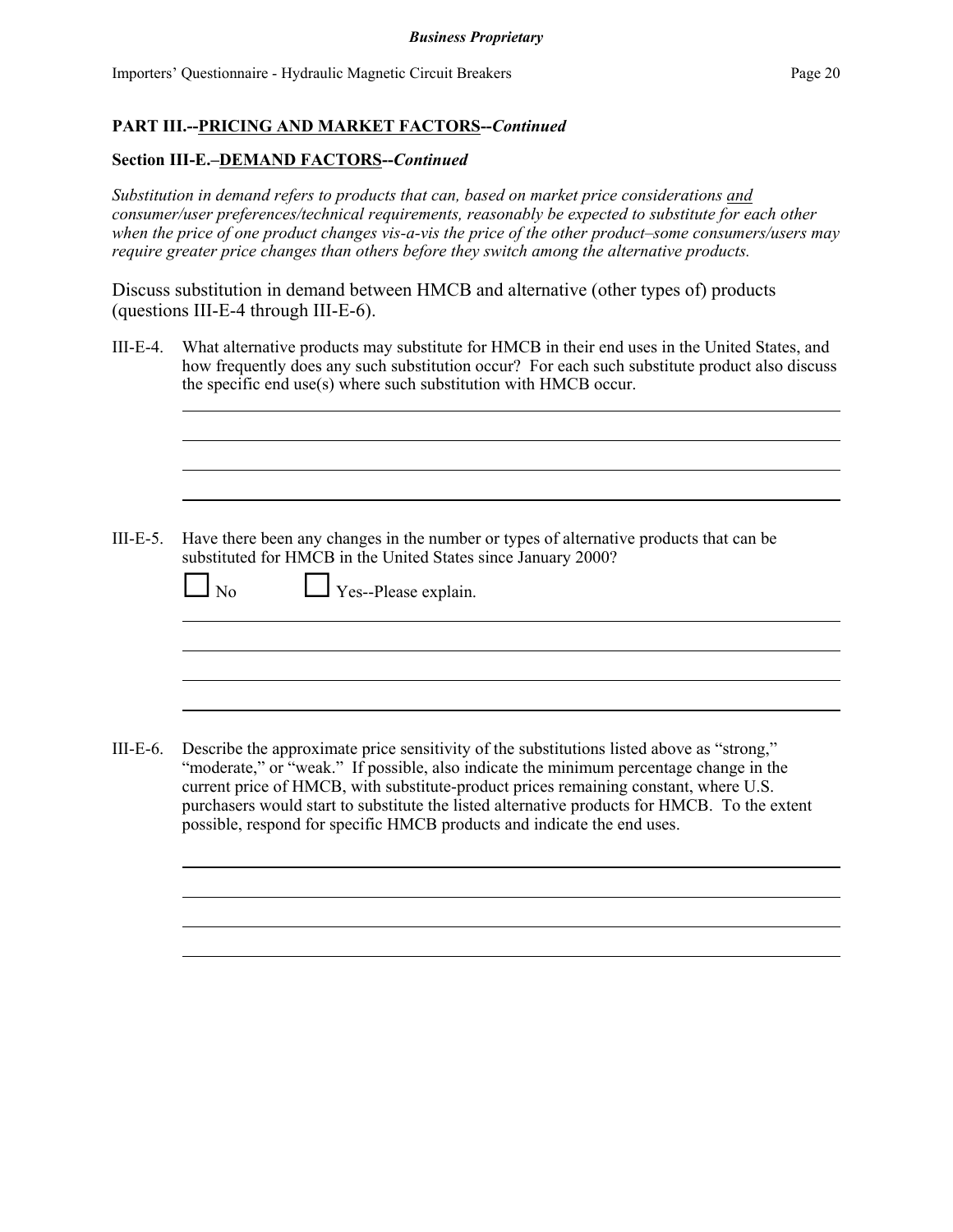#### **Section III-E.–DEMAND FACTORS--***Continued*

|  | Discuss substitution in demand among various HMCB products (questions III-E-7 through III-E- |  |  |  |  |  |
|--|----------------------------------------------------------------------------------------------|--|--|--|--|--|
|  |                                                                                              |  |  |  |  |  |

III-E-7. What HMCB products substitute for each other in the United States, and how frequently does any such substitution occur? For each such pair of products also discuss the specific end use(s) where such substitution may occur.

III-E-8. Since January 2000, have there been any changes in HMCB products that can substitute for each other in the United States?

| $\Box$ No | $\Box$ Yes--Please explain. |  |
|-----------|-----------------------------|--|
|           |                             |  |
|           |                             |  |

III-E-9. Describe the approximate price sensitivity of the substitutions listed above as "strong," "moderate," or "weak." If possible, also indicate the minimum percentage change in the current price of one HMCB product versus another HMCB product, where U.S. purchasers would start to substitute one product for another. Identify the specific HMCB products and their end uses in your discussion.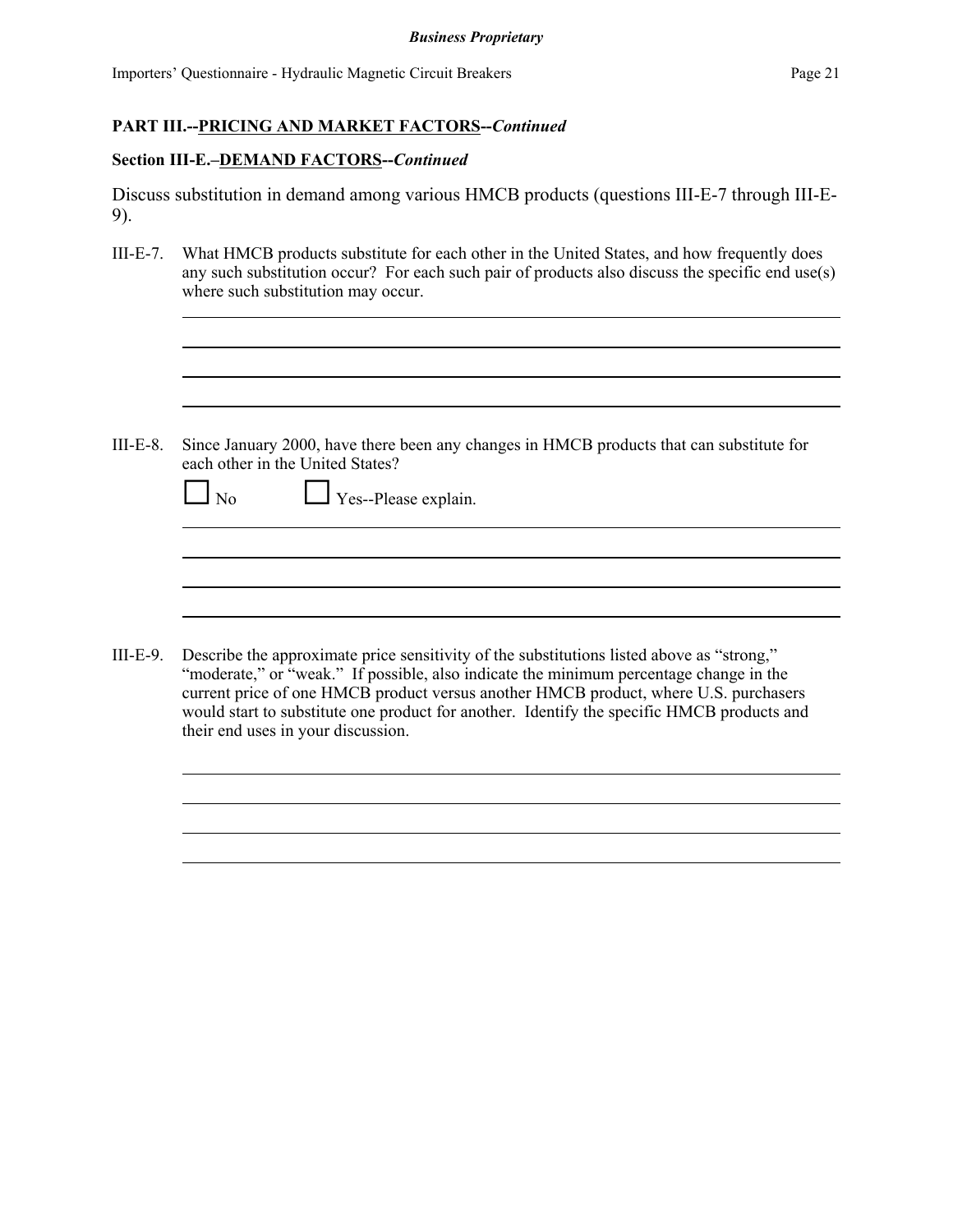#### **Section III-E.–DEMAND FACTORS--***Continued*

III-E-10. Are all HMCB products produced in the United States, imported from South Africa, and imported from other countries used interchangeably (i.e., can they physically be used in the same applications)? Please indicate below, using "A" to indicate that the products from a specified country-pair are *always* interchangeable, "F" to indicate that the products are *frequently* interchangeable,"S" to indicate that the products are *sometimes* interchangeable,"N" to indicate that the products are *never* interchangeable, and "0" to indicate *no familiarity* with products from a specified country-pair.<sup>1</sup>

| Country-pair         | <b>United States</b>                                                                                                                                                                                                                           | <b>South Africa</b> | Other |  |  |  |  |
|----------------------|------------------------------------------------------------------------------------------------------------------------------------------------------------------------------------------------------------------------------------------------|---------------------|-------|--|--|--|--|
| <b>United States</b> |                                                                                                                                                                                                                                                |                     |       |  |  |  |  |
| <b>South Africa</b>  |                                                                                                                                                                                                                                                |                     |       |  |  |  |  |
|                      | <sup>1</sup> For any country-pair producing HMCB products which are sometimes or never used<br>interchangeably, please explain below the factors that limit or preclude interchangeable use. Also, identify any "other" countries referred to. |                     |       |  |  |  |  |
|                      |                                                                                                                                                                                                                                                |                     |       |  |  |  |  |
|                      |                                                                                                                                                                                                                                                |                     |       |  |  |  |  |
|                      |                                                                                                                                                                                                                                                |                     |       |  |  |  |  |
|                      |                                                                                                                                                                                                                                                |                     |       |  |  |  |  |
|                      |                                                                                                                                                                                                                                                |                     |       |  |  |  |  |
|                      |                                                                                                                                                                                                                                                |                     |       |  |  |  |  |
|                      |                                                                                                                                                                                                                                                |                     |       |  |  |  |  |
|                      |                                                                                                                                                                                                                                                |                     |       |  |  |  |  |
|                      |                                                                                                                                                                                                                                                |                     |       |  |  |  |  |
|                      |                                                                                                                                                                                                                                                |                     |       |  |  |  |  |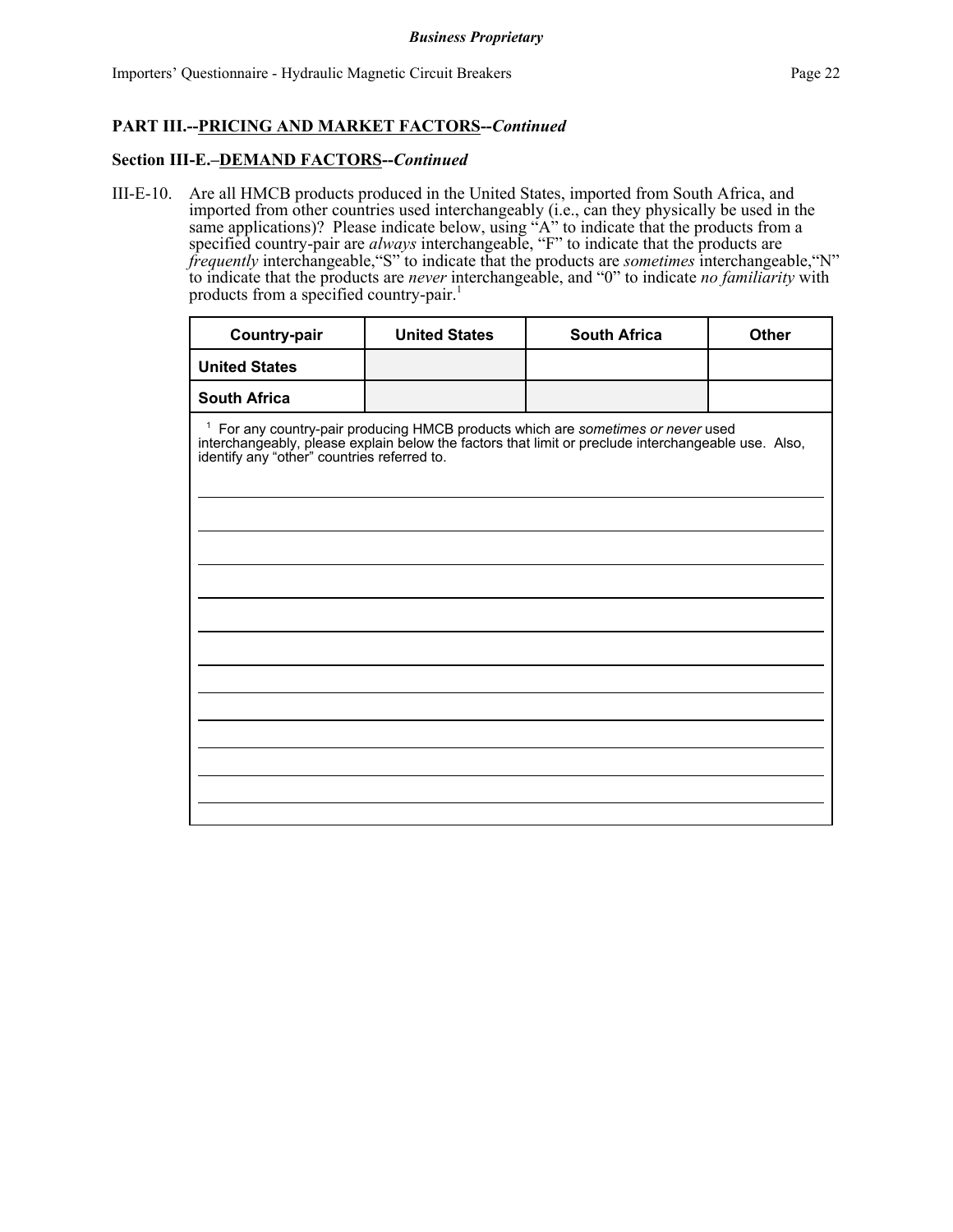#### **Section III-E.–DEMAND FACTORS--***Continued*

III-E-11. Are differences other than price (i.e., quality, availability, transportation network, product range, technical support, etc.) between comparable HMCB products produced in the United States, imported from South Africa, and imported from other countries a significant factor in your firm's U.S. sales of its imported products from the subject countries? Please indicate below, using "A" to indicate that such differences are *always* significant, "F" to indicate that such differences are *frequently* significant,"S" to indicate that such differences are *sometimes* significant,"N" to indicate that such differences are *never* significant, and "0" to indicate *no familiarity* with products from a specified country-pair.<sup>1</sup>

| Country-pair                                                                                                                                                                                                                                                                                                                                                                                       | <b>United States</b> | <b>South Africa</b> | Other |  |  |  |  |
|----------------------------------------------------------------------------------------------------------------------------------------------------------------------------------------------------------------------------------------------------------------------------------------------------------------------------------------------------------------------------------------------------|----------------------|---------------------|-------|--|--|--|--|
| <b>United States</b>                                                                                                                                                                                                                                                                                                                                                                               |                      |                     |       |  |  |  |  |
| <b>South Africa</b>                                                                                                                                                                                                                                                                                                                                                                                |                      |                     |       |  |  |  |  |
| $1$ For any country-pair for which factors other than price always or frequently are a significant<br>factor in your firm's sales of the subject imported HMCB, identify the country-pair, the size (diameter<br>and wall thickness), end treatment, and finish of HMCB, and report the advantages or<br>disadvantages imparted by such factors. Also, identify any "other" countries referred to. |                      |                     |       |  |  |  |  |
|                                                                                                                                                                                                                                                                                                                                                                                                    |                      |                     |       |  |  |  |  |
|                                                                                                                                                                                                                                                                                                                                                                                                    |                      |                     |       |  |  |  |  |
|                                                                                                                                                                                                                                                                                                                                                                                                    |                      |                     |       |  |  |  |  |
|                                                                                                                                                                                                                                                                                                                                                                                                    |                      |                     |       |  |  |  |  |
|                                                                                                                                                                                                                                                                                                                                                                                                    |                      |                     |       |  |  |  |  |
|                                                                                                                                                                                                                                                                                                                                                                                                    |                      |                     |       |  |  |  |  |
|                                                                                                                                                                                                                                                                                                                                                                                                    |                      |                     |       |  |  |  |  |
|                                                                                                                                                                                                                                                                                                                                                                                                    |                      |                     |       |  |  |  |  |
|                                                                                                                                                                                                                                                                                                                                                                                                    |                      |                     |       |  |  |  |  |
|                                                                                                                                                                                                                                                                                                                                                                                                    |                      |                     |       |  |  |  |  |
|                                                                                                                                                                                                                                                                                                                                                                                                    |                      |                     |       |  |  |  |  |